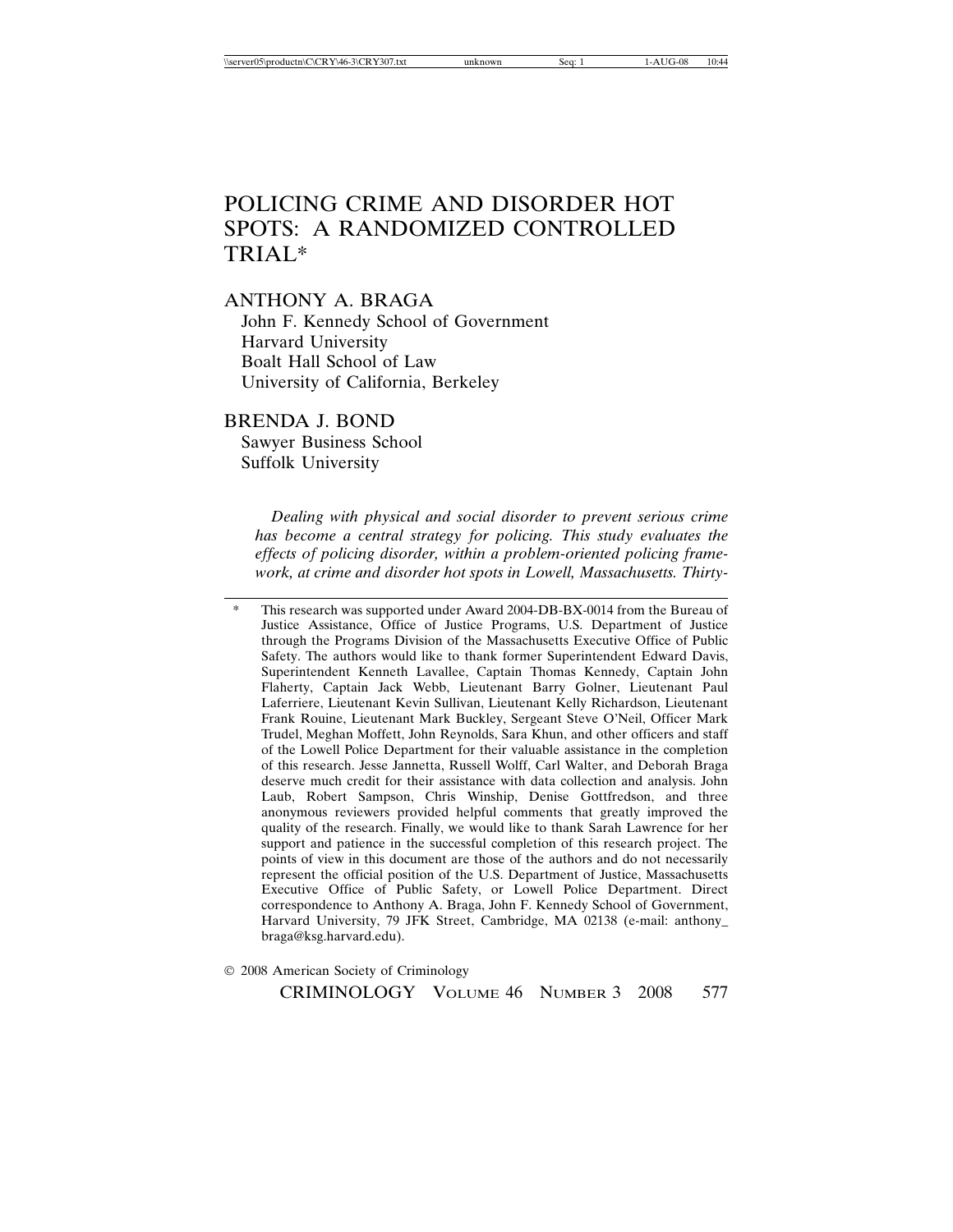*four hot spots were matched into 17 pairs, and one member of each pair was allocated to treatment conditions in a randomized block field experiment. The officers engaged "shallow" problem solving and implemented a strategy that more closely resembled a general policing disorder strategy rather than carefully designed problem-oriented policing responses. Nevertheless, the impact evaluation revealed significant reductions in crime and disorder calls for service, and systematic observations of social and physical disorder at the treatment places relative to the control places uncovered no evidence of significant crime displacement. A mediation analysis of the isolated and exhaustive causal mechanisms that comprised the strategy revealed that the strongest crime-prevention gains were generated by situational prevention strategies rather than by misdemeanor arrests or social service strategies.*

KEYWORDS: problem-oriented policing, hot spots, disorder, broken windows

Crime policy scholars, primarily James Q. Wilson and George L. Kelling, and practitioners, such as Los Angeles Police Chief William J. Bratton, have argued for years that when police pay attention to minor offenses—such as aggressive panhandling, prostitution, and graffiti—they can reduce fear, strengthen communities, and prevent serious crime (Bratton and Kelling, 2006; Wilson and Kelling, 1982). Spurred by claims of large declines in serious crime after the approach was adopted in New York City, dealing with physical and social disorder, or "fixing broken windows," has become a central element of crime-prevention strategies adopted by many American police departments (Kelling and Coles, 1996; Sousa and Kelling, 2006). The general idea of dealing with disorderly conditions to prevent crime is found in a myriad of police strategies that range from "order maintenance" and "zero tolerance" policing strategies in which the police attempt to impose order through strict enforcement to "community" and "problem-oriented policing" strategies in which police attempt to produce order and reduce crime through cooperation with community members and by addressing specific recurring problems (Cordner, 1998; Eck and Maguire, 2000; Skogan, 2006; Skogan et al., 1999). Although its application can vary within and across police departments, policing disorder to prevent crime is now a common crime-control strategy.

The available research evidence, however, does not demonstrate consistent connections between disorder and more serious crime (Harcourt, 1998; Sampson and Raudenbush, 1999; Skogan, 1990; Taylor, 2001). Evaluations of the crime-control effectiveness of policing disorder strategies also yield conflicting results. In New York City, for example, it is unclear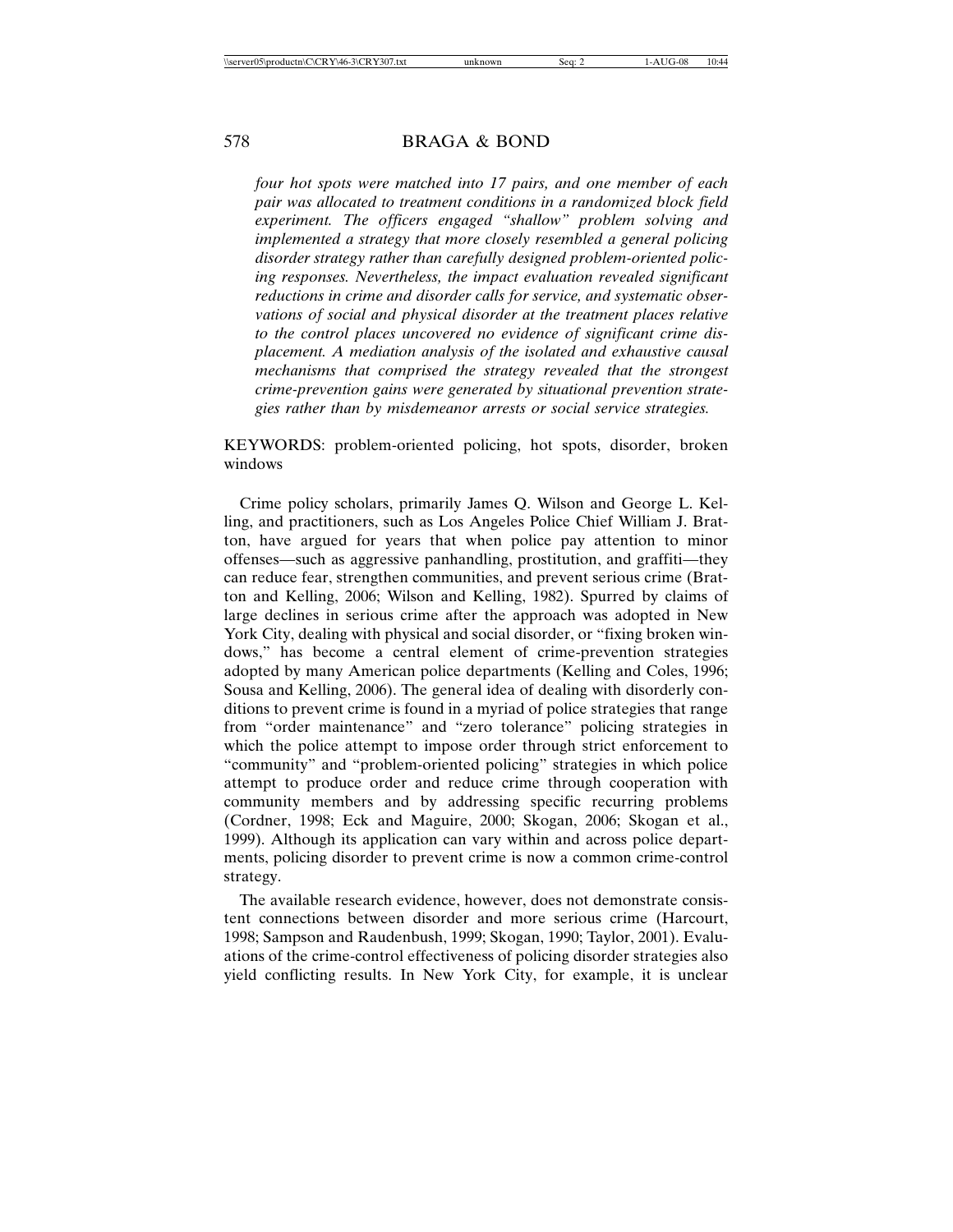whether "broken windows" policing can claim any credit for the 1990s crime drop (Eck and Maguire, 2000; Karmen, 2000) with evaluations reporting significant reductions in violent crime (Corman and Mocan, 2005; Kelling and Sousa, 2001), modest reductions in violent crime (Messner et al., 2007; Rosenfeld, Fornango, and Rengifo, 2007), and no evidence of reductions in violent crime (Harcourt and Ludwig, 2006). These conflicting results have generated questions regarding the crime-prevention value of dealing with physical and social disorder. As others have observed (e.g., Harcourt and Ludwig, 2006; Skogan and Frydl, 2004), given the strong influence of broken windows on the policing field, remarkably little solid research evidence is found on the crime-control benefits of policing disorder.

Most prior studies that examine the effectiveness of broken windows policing in preventing crime suffer from two important limitations. First, many evaluations engage nonexperimental and quasi-experimental designs that infer causation by observing changes in police actions and attempting to account for rival causal factors through statistical controls and elaborate model specification exercises. Although these efforts are laudable, randomized controlled experiments remove many uncertainties associated with the other approaches through their high internal validity and strong ability to demonstrate the effect of one factor over another. Second, most studies use increased numbers of misdemeanor arrests as a proxy measure for policing disorder interventions or a simple dummy variable to represent a package of policing disorder interventions. As will be discussed, dealing with disorderly conditions requires an array of activities, such as securing abandoned buildings, removing trash from the street, and managing homeless populations, which are not captured in one-dimensional misdemeanor arrest measures. Although dummy variables can represent a set of police actions that constitute a policing disorder strategy, such analyses do not unravel the key elements of the strategy that may or may not be associated with observable changes in crime. This study advances our knowledge on the effects of policing disorder on crime by using a randomized block experimental design in conjunction with qualitative indicators on local dynamics to evaluate the effects of policing disorder at crime and disorder hot-spot locations in Lowell, Massachusetts. The study also sheds important insights on the causal pathways of key crimeprevention mechanisms associated with policing disorder approaches: increased misdemeanor arrests, situational prevention strategies, and social service actions.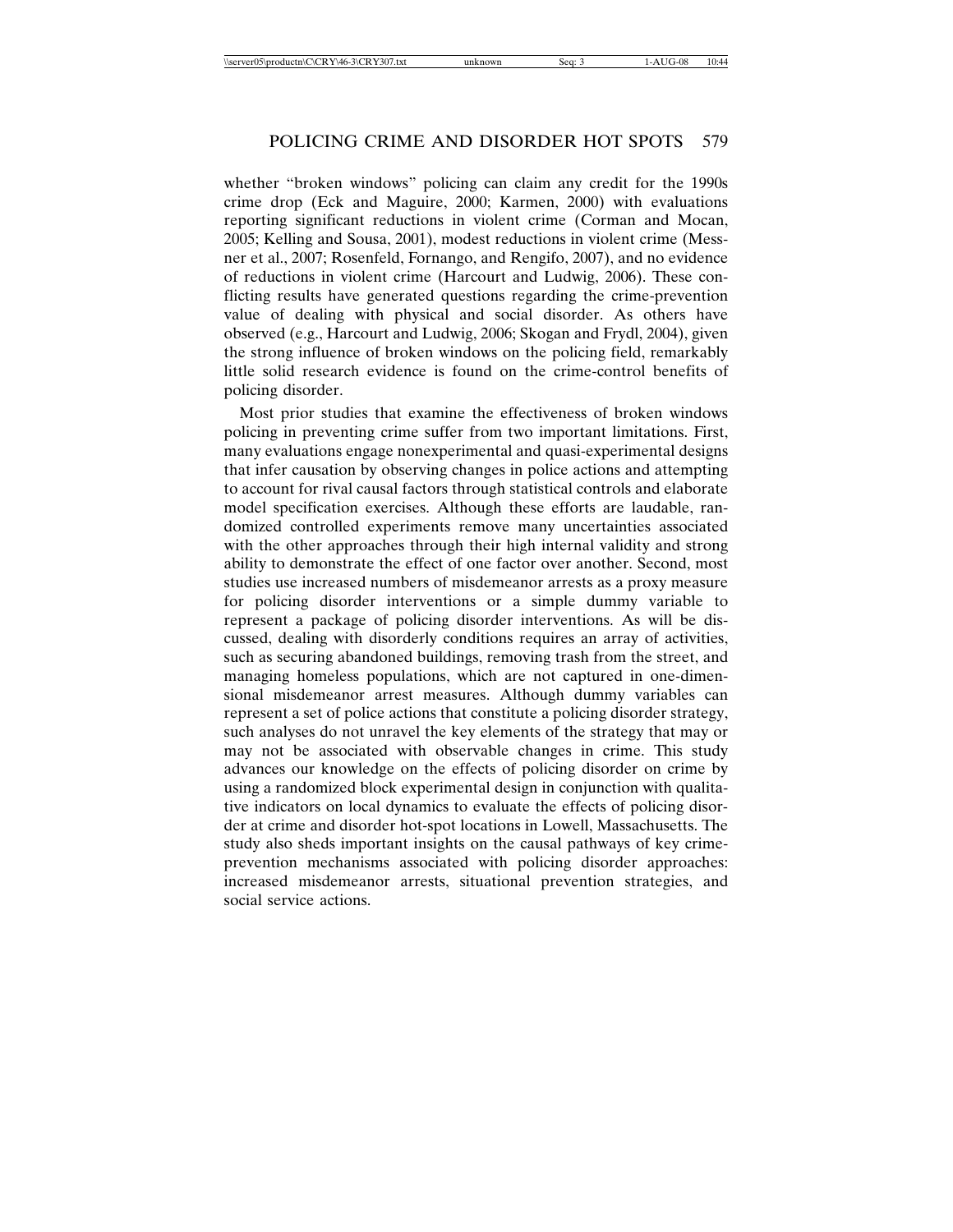# THE CRIME-CONTROL EFFECTIVENESS OF POLICING DISORDER

Although local officials and national observers attribute the violent crime drop in New York in the 1990s to the adoption of the broken windows policing strategy, many academics argue that it is very difficult to credit this specific strategy with the surprising reduction in violent crime. The New York Police Department (NYPD) implemented the broken windows strategy within a larger set of organizational changes framed by the Compstat management accountability structure for allocating police resources (Silverman, 1999). As such, it is difficult to establish the independent effects of broken windows policing relative to other strategies implemented as part of the Compstat process (Weisburd et al., 2003). Other scholars suggest that several rival causal factors, such as the decline in New York's crack epidemic, played a more important role in the crime drop (Blumstein, 1995; Bowling, 1999). Some academics have argued that the crime rate was already declining in New York before the implementation of any of the post-1993 police reforms and that New York's decline in homicide rates was not significantly different from declines experienced in surrounding states and in other large cities that did not implement aggressive enforcement policies during that time period (Karmen, 2000; Eck and Maguire, 2000).

Because the NYPD implemented its post-1993 changes as a citywide crime-prevention strategy, it was not possible for evaluators to engage a rigorous evaluation design such as the "gold standard" randomized controlled experiment (Campbell and Stanley, 1966; Cook and Campell, 1979). However, a recent series of sophisticated statistical analyses have examined the effects of policing disorder on violent crime trends in New York City (Corman and Mocan, 2005; Harcourt and Ludwig, 2006; Kelling and Sousa, 2001; Messner et al., 2007; Rosenfeld, Fornango, and Rengifo, 2007). These studies represent very careful attempts to determine whether broken windows policing can be associated with the crime drop in New York City by statistically controlling for rival causal factors, such as the decline in New York's crack epidemic and relevant sociodemographic, economic, and criminal justice changes over the course of the 1990s. These studies generally can be distinguished by differences in modeling techniques, dependent variables, time-series length, extensiveness of control variables included in the analysis, the functional form of control variables, and measurement levels (e.g., precincts versus boroughs). These studies commonly use increases in misdemeanor arrests or combined ordinanceviolation and misdemeanor arrests (Rosenfeld, Fornango, and Rengifo, 2007) as the key measures of the NYPD policing disorder strategy. With the exception of the Harcourt and Ludwig (2006) study, these analyses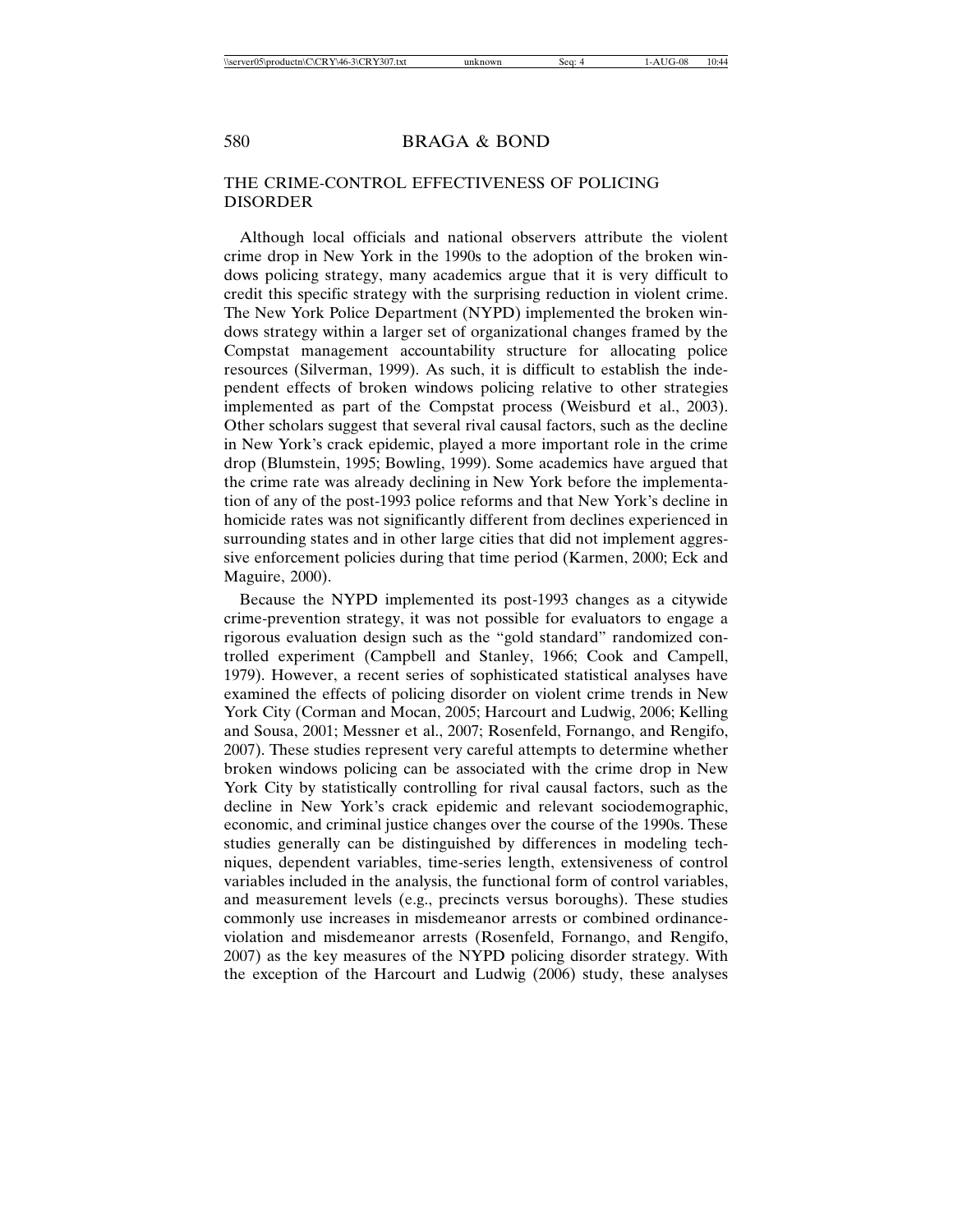have found statistically significant associations between the NYPD strategy and decreased violent crime, with the effects ranging from small (Messner et al., 2007; Rosenfeld, Fornango, and Rengifo, 2007) to large (Corman and Mocan, 2005; Kelling and Sousa, 2001).1

As Kelling and Sousa (2001) admit, the number of misdemeanor arrests is a very limited measure of the content of broken windows policing strategies. Increasing misdemeanor arrests for panhandling, smoking marijuana, and public drinking represents only one dimension of maintaining public order on the street and does not capture other actions that are necessary to deal with disorderly neighborhood conditions that generate serious crime problems. A broader set of responses to deal with physical and social incivilities, such as installing improved street lighting, cleaning up vacant lots, razing abandoned buildings, and evicting problem residents, requires activities that go far beyond making misdemeanor arrests. Strategic partnerships with city agencies, social service agencies, local business owners, community groups, and tenant associations are often necessary to deal with physical deterioration and social order problems in neighborhoods (Braga, 2002; Skogan, 2006; Taylor, 2006). In addition to the uncertainties associated with determining causal effects in nonexperimental research designs, the limited measurement of policing disorder treatments through one-dimensional misdemeanor arrest proxies obscures crime-prevention benefits that may be associated with the full approach. To estimate the effectiveness of multidimensional programs properly and to understand the causal effects associated with varying mechanisms, the specific treatments in the program need to be identified and accounted for in an evaluation design (Rossi, Lipsey, and Freeman, 2006).

Supporters of broken windows approaches (e.g., Bratton and Kelling, 2006) point to one experimental evaluation as the strongest available evidence that policing disorder strategies have considerable crime-prevention value. In Jersey City, New Jersey, a randomized controlled experiment found that a problem-oriented policing strategy focused on social and physical disorder resulted in significant reductions in citizen calls for service and crime incidents in violent crime hot spots with little evidence of immediate spatial displacement (Braga et al., 1999). However, a key shortcoming of this study involved the use of a dummy variable to represent the

<sup>1.</sup> Other macrolevel analyses have generated results supportive of policing disorder strategies. In California, controlling for demographic, economic, and deterrence variables, a county-level analysis revealed that increases in misdemeanor arrests were associated with significant decreases in felony property offenses (Worrall, 2002). An analysis of robbery rates in 156 American cities revealed that increased arrests for disorderly conduct and driving under the influence reduced the number of robberies (Sampson and Cohen, 1988).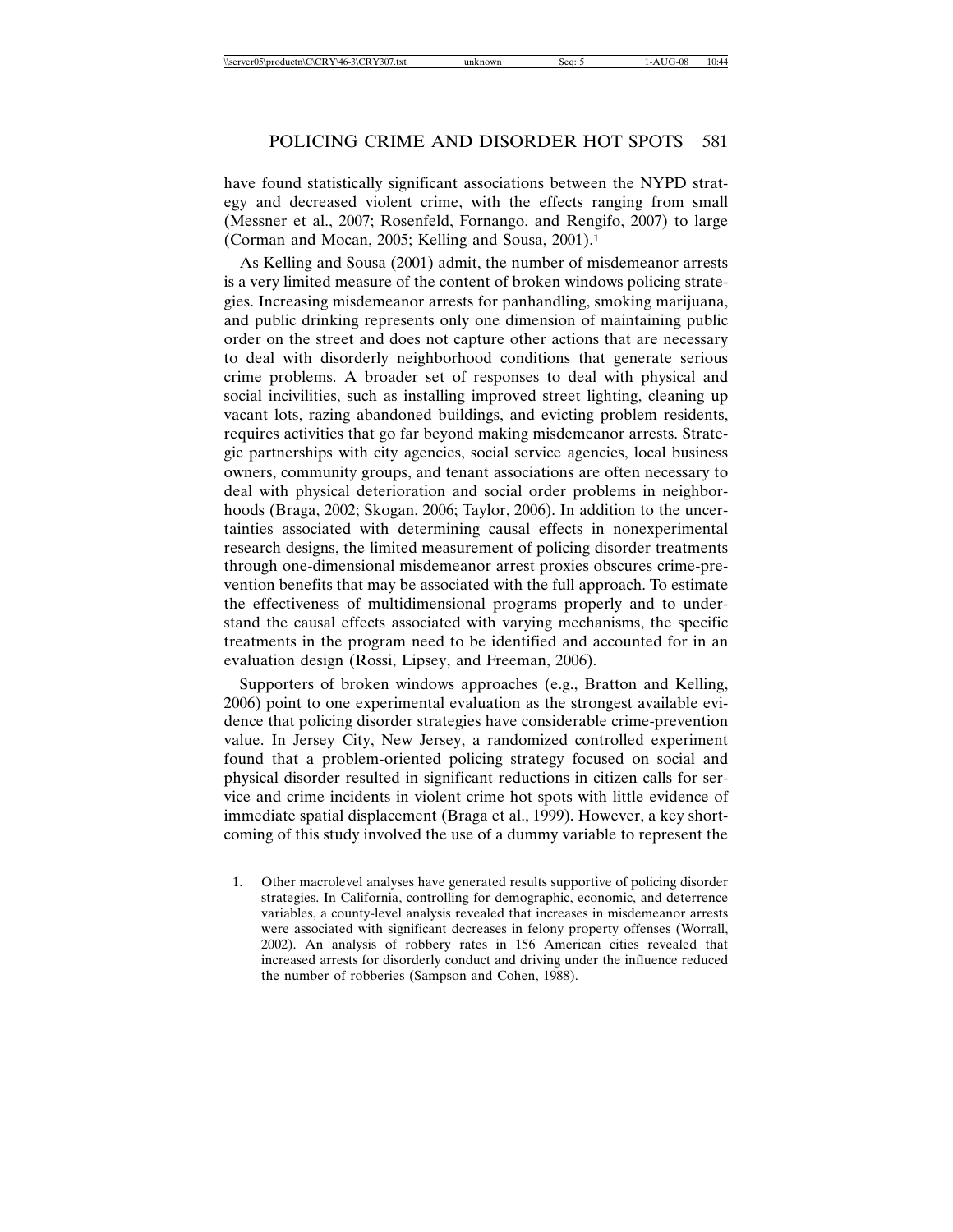set of police actions that comprised the policing disorder intervention.2 Twenty-eight different types of problem-oriented responses were implemented to alleviate crime and disorder problems at the treatment violent crime hot spots; these responses included increased misdemeanor arrests for public drinking, boarding and fencing abandoned buildings, code inspections of taverns and apartment buildings, and finding shelter and substance abuse treatment for the homeless (Braga et al., 1999). It is unknown whether the crime-control gains were generated by arrest-based order maintenance tactics, situational prevention strategies that modified the criminal opportunity structure at treatment places, or social service strategies that attempted to create opportunities for high-risk individuals that populated the targeted locations. Given the widespread popularity of broken windows policing, considerable need exists to conduct additional rigorous evaluations of its crime-control effectiveness and to develop some much needed empirical evidence on the key elements of the approach that generate observable preventive benefits.

# PROGRAM DESIGN

The program and evaluation design of this study borrows from the Braga et al. (1999) study that generally followed the well-known steps of the scanning, analysis, response, and assessment (SARA) model used in many problem-oriented policing projects (see Eck and Spelman, 1987). Lowell, Massachusetts, is a small city of some 105,000 residents located about 30 miles northeast of Boston. During the scanning phase, computerized mapping and database technologies were used to geocode all 2004 crime and disorder emergency citizen calls for service and to identify the densest clusters of these calls in Lowell.3 Simple temporal analyses and

<sup>2.</sup> Two other studies used dummy variables to represent a policing disorder intervention. A quasi-experimental evaluation of a quality-of-life policing initiative that focused on social and physical disorder in four target zones in Chandler, Arizona, did not find any significant reductions in serious crime associated with the strategy (Katz, Webb, and Schaefer, 2001). A less rigorous evaluation of a 1 month police enforcement effort to reduce alcohol-related and traffic-related offenses in a community in a midwestern city also did not find any significant reductions in the amount of robberies or burglaries that took place in the targeted area (Novak et al., 1999).

<sup>3.</sup> The 2004 crime and disorder calls for service were geocoded using Mapinfo Professional 8.0 mapping software (Pitney Bowes, Troy, NY). The spatial distribution of citizen crime and disorder calls for service was examined using Spatial and Temporal Analysis of Crime (STAC) and kernel density analytic tools available from the National Institute of Justice and through Mapinfo's Vertical Mapper software. These analytic tools identified the locations of the densest clusters of calls in each of Lowell's eight neighborhoods: Pawtucketville, Centralville, Belvidere, South Lowell, The Highlands, Back Central, Downtown, and The Acre. These clusters were digitized (polygons were drawn manually around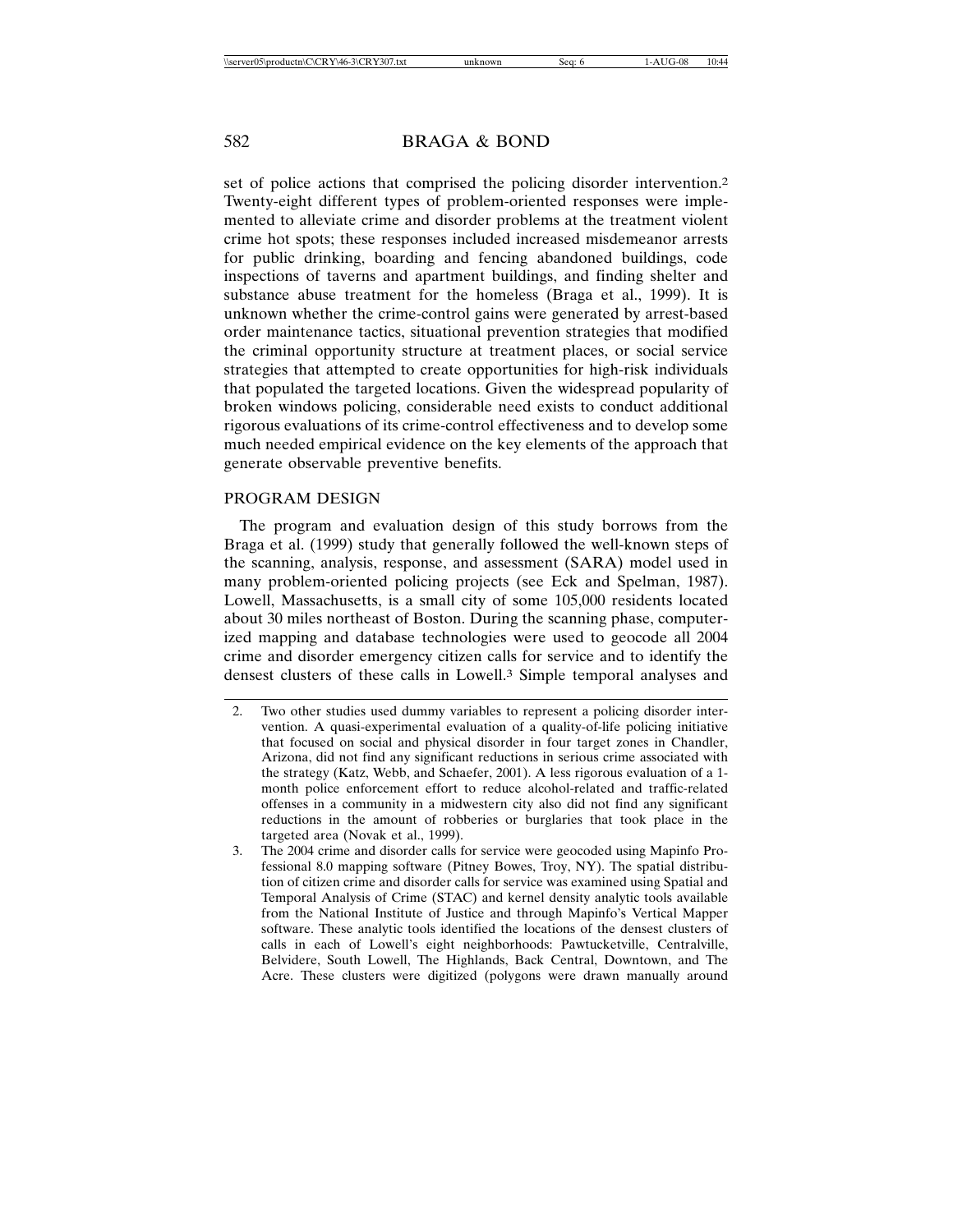ranking procedures were used to identify preliminary hot-spot areas that had consistently high levels of citizen crime and disorder calls for service over time. Qualitative data on place characteristics, local dynamics, and Lowell Police Department (LPD) patrol officer perceptions of crime problems were used to determine hot-spot area boundaries. To measure immediate spatial crime displacement and "diffusion of crime-control benefits" effects, all final hot-spot areas were required to include a two-block catchment area around the perimeter of the place.4 This process left 34 discrete crime and disorder hot-spot areas in Lowell for inclusion in the experiment. The hot spots accounted for 2.7 percent of Lowell's 14.5 square miles. In 2004, these places generated 5,125 citizen calls for service (23.5 percent of 21,810 total crime and disorder calls to the LPD), including 1,214 violent crime calls (29.3 percent of 4,140 total violent crime calls to the LPD), 1,942 property crime calls (25.1 percent of 7,725 total property calls to the LPD), and 1,969 disorder calls (19.8 percent of 9,945 total disorder calls to the LPD). After the 34 violent crime places were identified, they were matched into 17 pairs for evaluation purposes (i.e., to be allocated to control and treatment groups).5

STAC ellipses and the darkest portions of the kernel density grids) into a boundary file of preliminary hot-spot locations. The details of the hot-spot identification process are available by request from the authors.

The two-block catchment area was borrowed from other studies designed to measure immediate spatial displacement and diffusion (e.g., Braga et al., 1999; Weisburd and Green, 1995b). As Weisburd and Green (1995a: 354) describe, "we decided upon a two-block radius for the 'catchment' area because we felt it a reasonable compromise between competing problems of washout of displacement impact and a failure to provide adequate distance to identify immediate spatial displacement. While we recognized at the outset that we would miss the movement of crime more than two blocks away from a hot spot, given our measure of crime as a general rather than specific indicator we did not think it practical to identify all potential places that might provide opportunity for displaced offenders" (see also Green, 1995; Weisburd et al., 2006).

<sup>5.</sup> Simple but deliberate matching exercises ensure that any peculiarities found in one sample will most likely occur in the other as well (see Blalock, 1979; Rossi, Lipsey, and Freeman, 2006). Our matching method was primarily a qualitative exercise informed by simple quantitative analyses of the official crime data. The 34 violent crime places were grouped initially based on similar numbers of 2004 crime and disorder calls. Within these groups, using the qualitative information gathered by the officers during the scanning phase, places were compared by the types of problems at the place (e.g., street fights vs. shoplifting), the known dynamics of the place (e.g., presence of disorderly groups or an active drug market), and the physical characteristics of the place (e.g., presence of park or school). Final matches were made based on the degree of similarity across these key qualitative dimensions. Sociodemographic data for the places were considered during the matching process but did not provide much additional information about the places because most locations were in minority, low-income neighborhoods.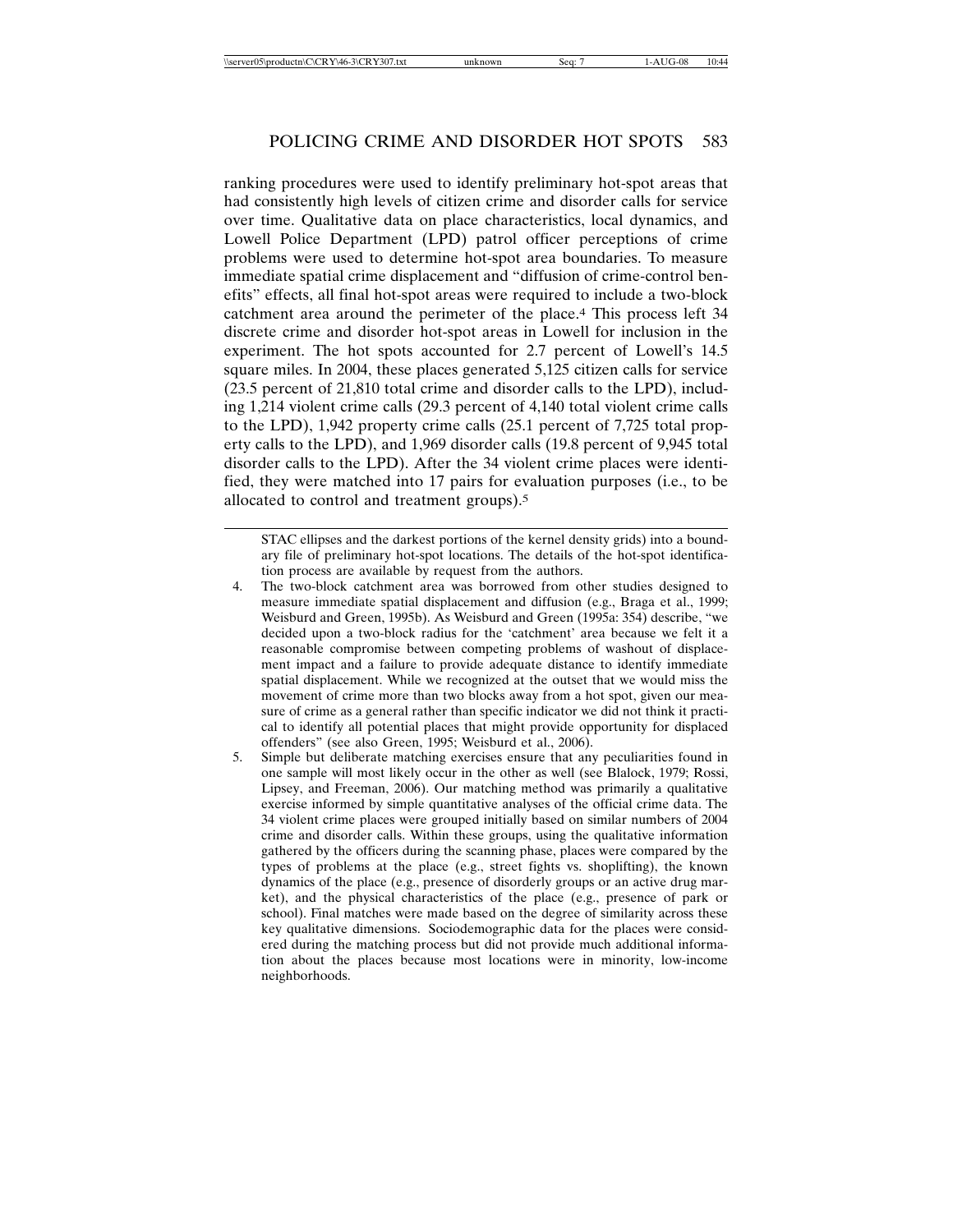The analysis phase of the problem-oriented policing program started with the random allocation of the initial places for treatment. The 17 pairs of places were presented to LPD Superintendent Edward F. Davis III, and a coin was flipped by the research team to determine randomly which of the places within the pair would receive the problem-oriented policing treatment. The locations that were not selected from each of the pairs were control places.6 On September 1, 2005, Superintendent Davis assigned ultimate responsibility for the implementation of the problemoriented policing intervention at the treatment places to the captains that managed Lowell's three police sectors. After receiving their assigned treatment hot spots, the captains were required to submit a report for each place that detailed the results of their problem analyses and listed situational and enforcement responses that were linked logically to the underlying conditions that caused these problems. Within each sector, lieutenants and sergeants spent time analyzing official data sources and discussing problems with community members. The intervention period lasted for 1 year, officially ending on August 31, 2006.

The captains were held accountable for the implementation of the problem-oriented policing interventions through a monthly Compstat-like process (Moore and Braga, 2003; Silverman, 1999; Weisburd et al., 2003). The activities at the monthly meetings represented an ongoing SARA process. At each monthly meeting, the LPD Crime Analysis Unit presented simple trend analyses of citizen calls for service in each of the treatment hot spots to determine whether crime and disorder problems were being positively impacted. If the data revealed that calls for service were decreasing in their hot spots, then Superintendent Davis praised the captains and their officers for their hard work and asked them to explain why they believed their actions were producing the desired effects and what else could be done to keep calls for service decreasing. If the analysis revealed that the number of citizen calls for service had remained the same or increased, then Superintendent Davis peppered the captains with questions about their plans for dealing with recurring problems (i.e., whether they were making use of particular activities, such as increased order maintenance approaches, and alleviating identified physical disorder problems). Careful notes on the implemented interventions discussed in these meetings and observed at treatment locations during weekly researcher ride alongs were maintained by the research team.

The resulting treatment was a collection of specific problem-oriented tactics that could be broadly categorized as a "policing disorder" strategy. Like many problem-oriented policing projects, the problem analysis

<sup>6.</sup> A table that presents a comparison between the control and treatment places on key qualitative dimensions is available by request from the authors.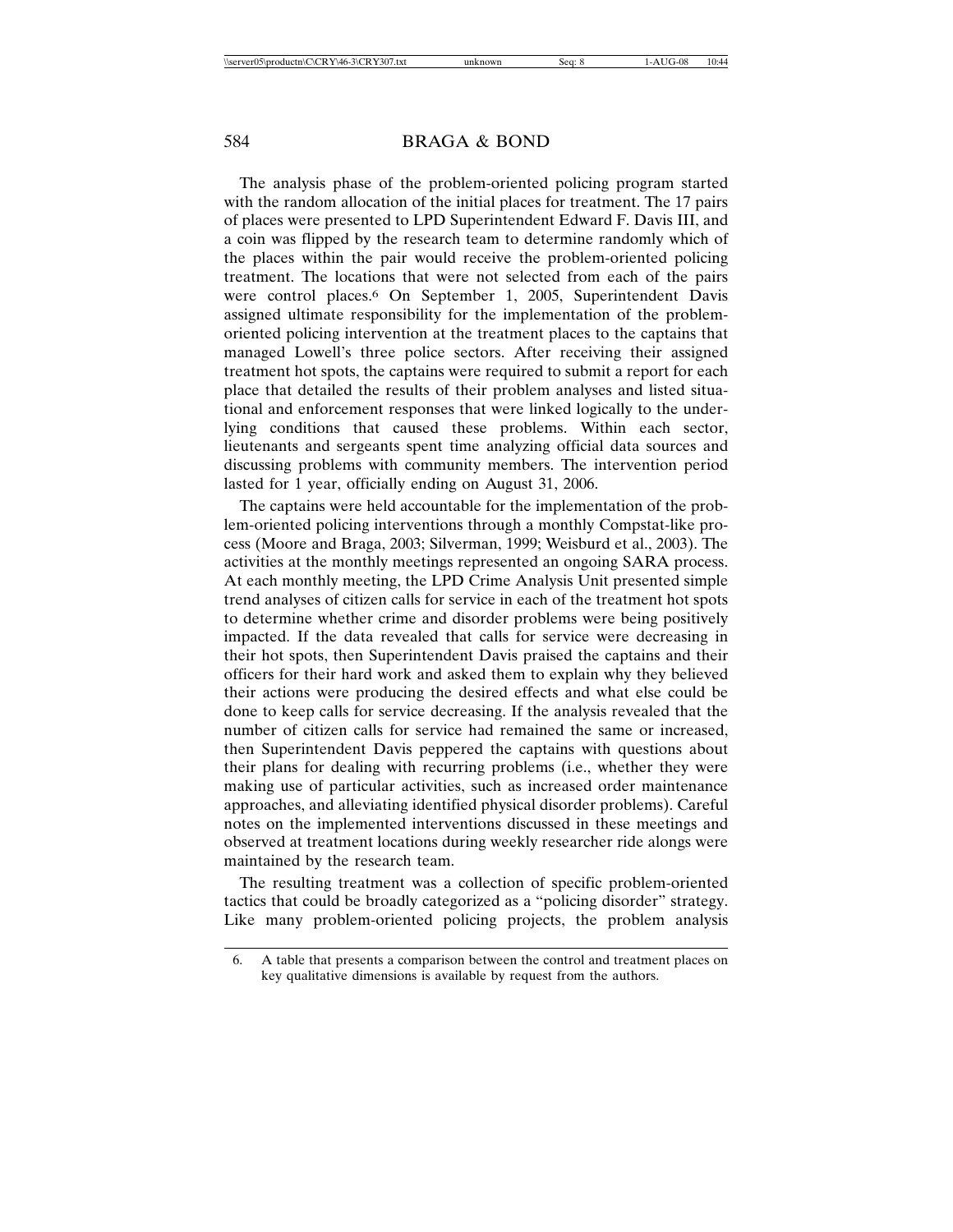engaged by the LPD was generally weak with many initiatives accepting the definition of a problem at face value, using only short-term data to unravel the nature of the problem, and failing to examine the genesis of the crime problems adequately (Clarke, 1998; Read and Tilley, 2000; Scott, 2000). As result, the interventions implemented by the LPD officers were much less nuanced than the carefully designed responses advocated by scholars such as Ronald V. Clarke (1997) and Herman Goldstein (1990). The experiences of the LPD officers closely reflect the nature of problem solving and problem-oriented policing as it is currently practiced in the field. Many academics have considered the gap between the rhetoric and the reality of problem-oriented policing and have observed that many projects generate interventions that could be called "shallow" problemsolving responses (Braga and Weisburd, 2006; Cordner and Biebel, 2005; Eck, 2006).

Situational interventions broadly designed to modify disorderly conditions at a place were implemented at all 17 treatment places. On average, 4.4 situational strategies were implemented per place (range = 2 to 8 strategies per place). The strategies varied according to the nuances of the problems at places (e.g., cleaning and securing vacant lots, razing abandoned buildings, improving street lighting, adding video surveillance, performing code inspections of disorderly taverns, and the like). The LPD officers also implemented "social service" strategies at 12 treatment places, such as connecting problem tenants suffering from mental health problems to social workers, working with local shelters to provide housing for homeless individuals, and increasing youth recreational opportunities in local parks. On average, one social service strategy was implemented per place (range = 0 to 2 strategies per place). All treatment locations also experienced several aggressive order maintenance interventions to control the social disorder of the place. These tactics included making repeat foot and radio car patrols, dispersing groups of loiterers, making arrests for public drinking, arresting drug sellers, and performing "stop and frisks" of suspicious persons. The weekly mean number of misdemeanor arrests in the treatment places significantly increased by 17.7 percent from a preintervention mean of 12.9 arrests per week to a mean of 15.2 arrests per week during the intervention period  $(t (76) = 2.356; p = .021)$ .

#### POLICING AT CONTROL HOT SPOTS

The control hot-spot areas were not identified to the captains. Over the course of the experiment, they had no knowledge of control-area locations. As such, these places experienced the routine amount of police strategies that such areas in Lowell would experience without focused intervention—arbitrary patrol interventions, routine follow-up investigations by detectives, and ad hoc problem-solving attention. To monitor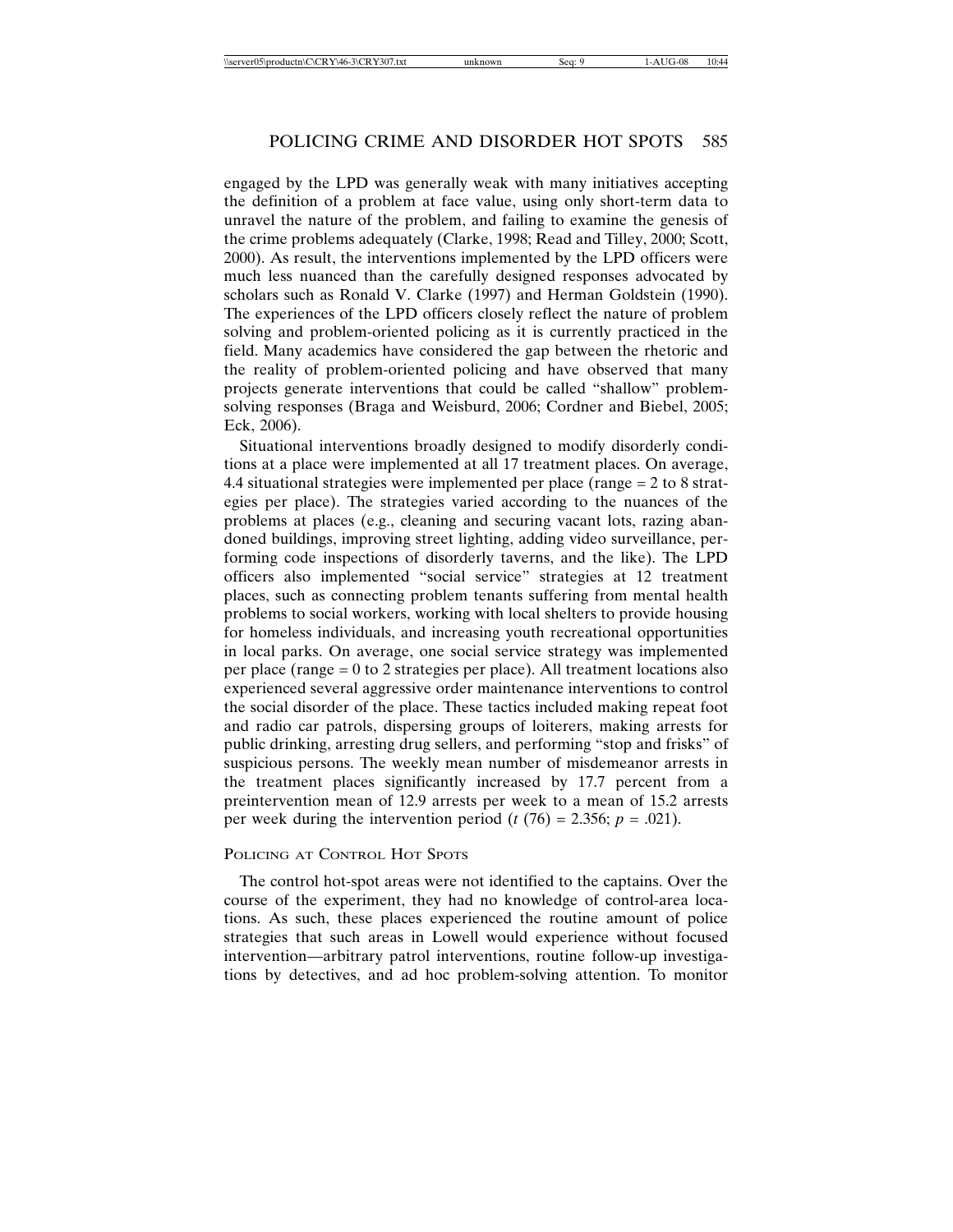police intervention at the control locations, a researcher attended the LPD's monthly citywide Compstat meetings (see Willis, Mastrofski, and Weisburd, 2004). Field researchers also visited the control hot spots on a monthly basis to monitor whether changes in the physical conditions or social dynamics at the place were observable. The research team maintained notes on all situational prevention and social service actions taken by the LPD at the control hot spots. Researchers noted situational strategies at 9 control places (mean  $= .7$  per place; range  $= 0$  to 2) and social service strategies at 7 control places (mean = .4 per place; range = 0 to 1). Although several instances of short-term problem-solving actions were found in the control places that resembled the interventions being applied to treatment hot spots, none of these actions involved sustained, focused attention over the course of the experiment. The number of misdemeanor arrests in the control places also did not significantly change over the course of the intervention. Misdemeanor arrests decreased by 6.8 percent from a preintervention mean of 12.5 arrests per week to a mean of 11.7 arrests per week during the intervention period  $\left[\frac{t(76)}{6}\right] = -.709$ ;  $p = .480$ .

# IMPACT EVALUATION DATA AND ANALYTICAL TECHNIQUES

Our study used citizen emergency calls for service data as official indicators of crime and used systematic observation techniques to collect pretest and posttest data on physical and social incivilities at the treatment and control places. Although call data are widely used for assessing trends and patterns of crime (see, e.g., Sherman and Weisburd, 1995; Weisburd and Green, 1995b), these data do have shortcomings. Call data are subject to both underreporting (e.g., a lack of phones in poverty-stricken places) and overreporting (e.g., five separate calls reporting the same incident risk being counted as five distinct events; see Klinger and Bridges, 1997; Sherman, Gartin, and Buerger, 1989). Call data, however, are suggested to be more reliable measures of crime and crime-related activity than incident data or arrest data (Pierce, Spaar, and Briggs, 1988; Sherman, Gartin, and Buerger, 1989). Most notably, citizen calls for service are affected less heavily by police discretion than other official data sources (Warner and Pierce, 1993). Therefore, call data are regarded as "the widest ongoing data collection net for criminal events in the city" (Sherman, Gartin, and Buerger, 1989: 35; but see Klinger and Bridges, 1997).

Like many evaluations of crime-prevention initiatives implemented at specific crime hot-spot areas (e.g., Braga et al., 1999; Sherman and Weisburd, 1995), this study developed alternative performance measures to detect potential changes in social and physical disorder at treatment places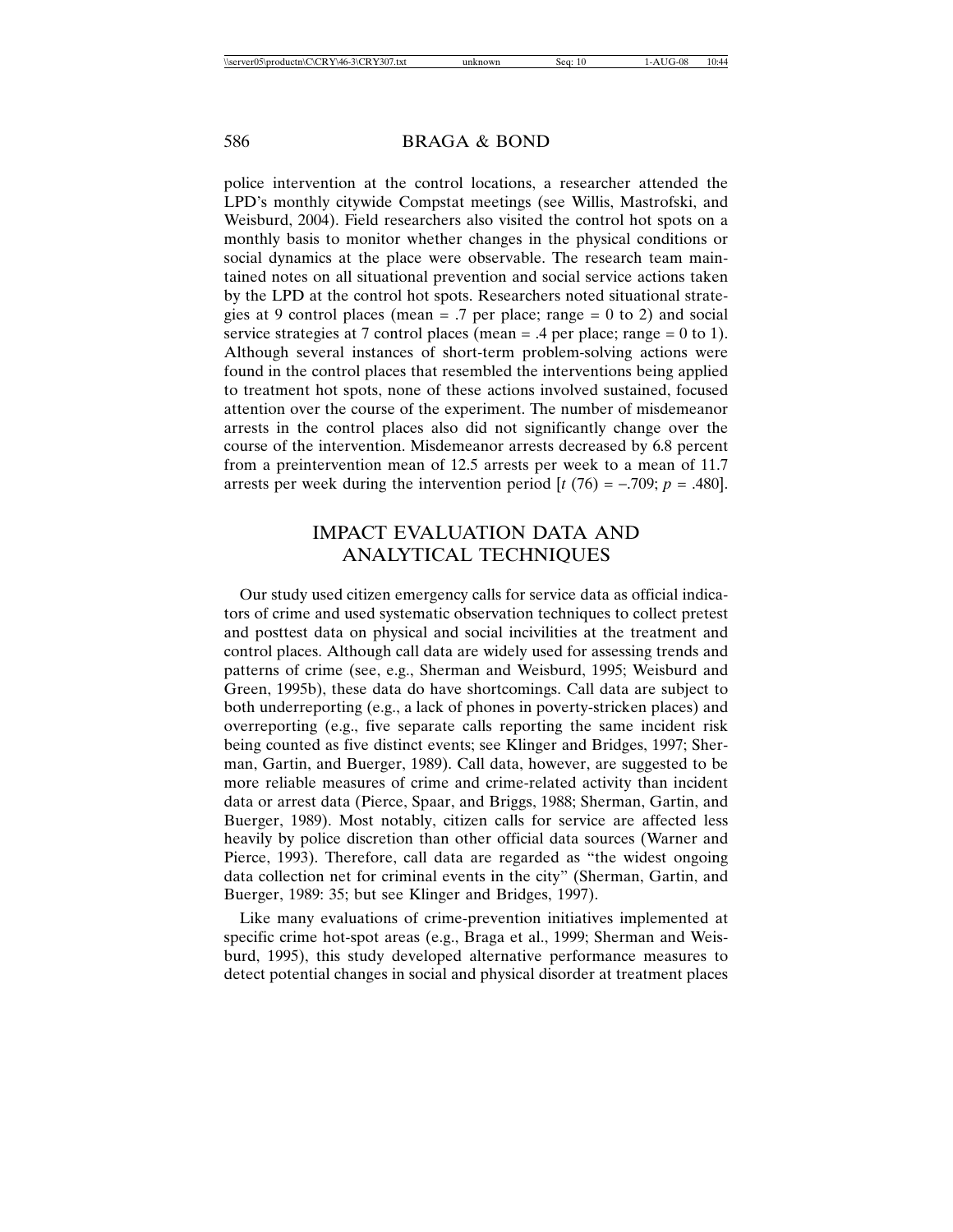relative to control places. For both social observation and physical observation data, our methodologies were derived from a developing literature that suggests places have standing patterns of behavior or rhythms of recurring behavior and activity that are somewhat predictable and routine (see Felson, 2006; Taylor, 1997). Green Mazerolle, Kadleck, and Roehl (1998) suggest that the reliability and validity of onsite observations increase as the unit of analysis decreases. Their research proposes that street blocks and other small units of analysis have fewer and less complex patterns of street activity than neighborhoods, communities, or other larger units of analysis that have more complex and varied patterns of social behavior. For both pretest and posttest time periods, it is important to note that the field researchers were not aware of whether they were conducting social and physical observations in control or treatment places.

During the pretest and posttest periods, maps of each control and treatment hot-spot area were created, and every block face that comprised each hot spot was photographed. For example, if the hot spot consisted of a street intersection area with four adjoining street segments, then the researcher took a photograph of each of the four blocks that comprised the area. To ensure consistency in data collection, the pictures were always taken at the midpoint of the block from the opposite side of the street. The resulting pictures were viewed, and the physical characteristics of the places were reproduced onto maps. All physical disorder at the place was recorded; this included abandoned buildings, vacant lots, trash, graffiti, abandoned cars, and other physical incivilities. These maps were coded and entered into a database for analysis. To ensure coder reliability, three trained research assistants separately viewed and coded the photographs and maps. Subsequent analysis revealed no significant differences in the perception of physical characteristics among the three coders for pretest or posttest data.7

Social observation data were collected at both control and treatment places to examine variations in social incivilities such as drinking in public and loitering. Systematic social observations have long been used in criminological research to understand and measure deviant behavior (see, e.g., Sampson and Raudenbush, 1999; Reiss, 1971; Weisburd et al., 2006). The objective of the social observations was to get a measure of the amount and types of social activity that occurred in the places during times they

<sup>7.</sup> For instance, for total counts of physical incivilities per place, *r* = .89 for coders 1 and 2,  $r = .93$  for coders 1 and 3, and  $r = .88$  for coders 2 and 3. For all correlations  $p < .05$ , this measure suggested a high degree of agreement among the coders.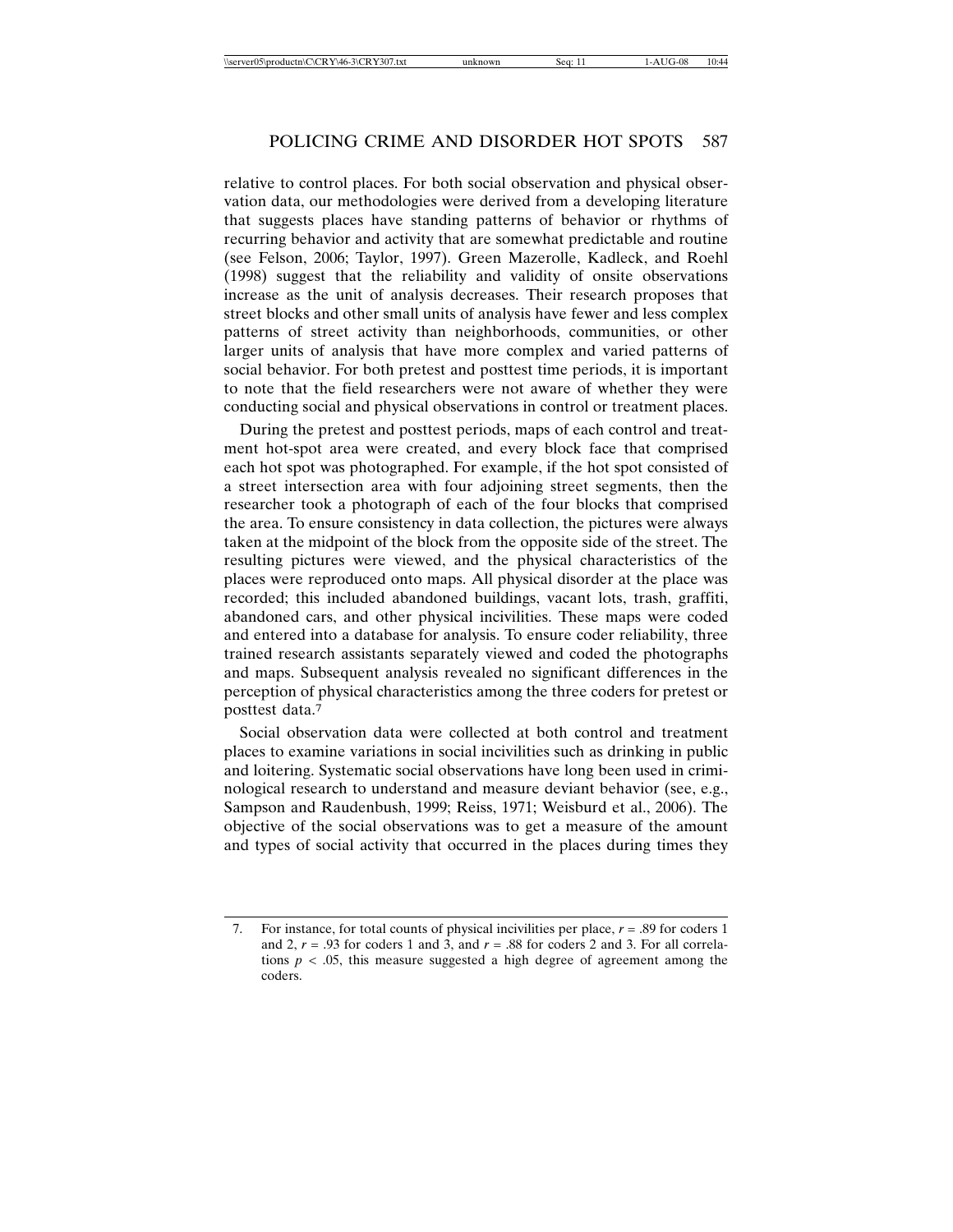were known to be criminally active. These data were collected at both control and treatment places during the pretest and posttest periods by making three separate visits to each place. Citizen calls for service data at each place were analyzed for temporal variations in criminal activity. All places were visited for 5 minutes at the time of day (morning, afternoon, or night) and day of the week that the location was most active. For example, if the call data indicated that the place was active only at night, then all three observations occurred at night. However, if the place was active mostly at night but also during the afternoon, then the area was visited twice at night and once in the afternoon. Drawing on the methods used by Sherman and Weisburd (1995), a researcher, driven by a plainclothes police officer in an unmarked car, parked in an unobtrusive area that had a clear view of the place's "epicenter" of activity (1995: 636). After parking, the researcher counted the number of people engaged in disorderly activities, such as loitering and drinking in public, over the next 5 minutes. These data then were coded and entered into a database for analysis.

#### ANALYZING RESULTS

#### MAIN EFFECTS

Randomized experimental designs allow researchers to assume that the only systematic difference between the control and treatment groups is the presence of the intervention; this assumption permits a clear assessment of causes and effects (Campbell and Stanley, 1966; Cook and Campbell, 1979; Sechrest and Rosenblatt, 1987). This randomized trial tested the overall effectiveness of policing disorder at treatment places as compared with control places. To assess the effects of the policing disorder intervention on the treatment places relative to the controls, citizen calls for service were compared for 6-month preintervention and postintervention periods. The intervention period was not examined because the incidence of calls presumably was biased by the strategies implemented at the treatment places. For example, community members at the treatment places were strongly encouraged by the officers to report criminal activity. The randomization procedure allows the assumption to be made that no systematic differences occurred in the policing activities between treatment and control groups during the 6 months before the experiment.

A randomized complete block design was used to assess the main effects of the intervention on citizen calls for service. Thirty-four places were matched into 17 homogeneous blocks, and one member of each block was then randomly allocated to treatment conditions. The blocking process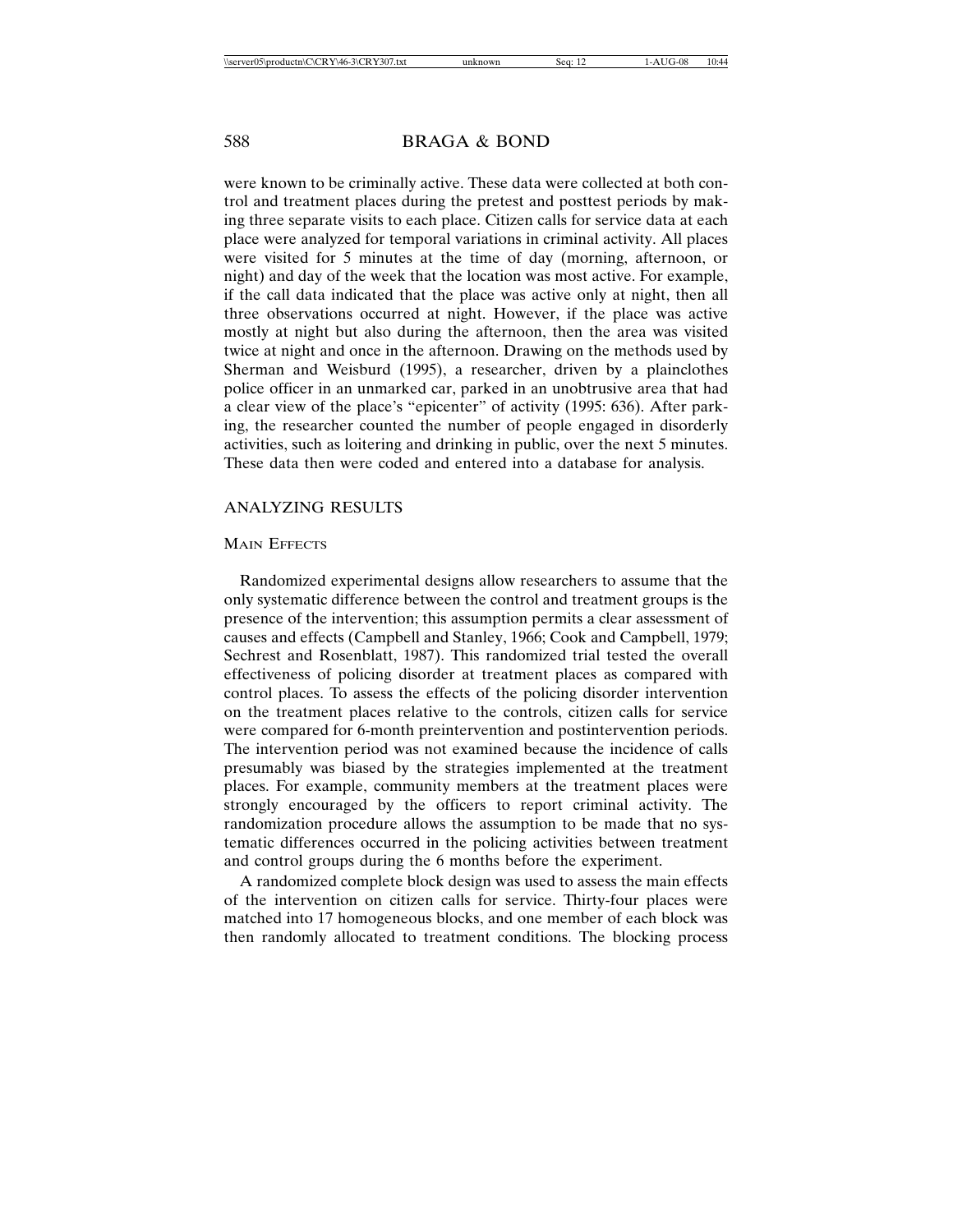increases the power of the experimental design to reject the null hypothesis when an effect is actually present (Weisburd, 1993).8 According to Daniel (1974), "the objective in using the randomized complete block design is to isolate and remove from the error term the variation attributable to blocks, while assuring that the treatments will be free of block effects" (1974: 198). The block effects were treated as fixed because the blocks did not represent a random sample of the population. Although it was necessary to control for block to examine treatment effects, the block effect was not of substantive interest in this analysis. A significant result for block would only indicate that the matching procedure did well in finding homogeneous blocks that differed from each other.

The pretest and posttest counts of citizen emergency calls for service in the treatment and control places were distributed in the form of rare event counts. Well-documented problems are associated with treating event count variables, which are discrete, as continuous realizations of a normal data-generating process (Gardner, Mulvey, and Shaw, 1995; King, 1989). Rather, Poisson and negative binomial regression models are generally used to estimate models of the event counts (Long, 1997). Chi-square goodness-of-fit tests run after exploratory Poisson regression models revealed that the counts of assault calls, robbery calls, and burglary/breaking and entering calls were distributed as Poisson processes and that the larceny/theft calls, disorder/nuisance calls, and total calls were distributed as negative binomial processes.9 The basic analytic model was as follows:10

<sup>8.</sup> Statistical power is a very complex problem, especially in experimental research. Power estimates are often based simply on the number of cases in the study. By this measure, our estimate for power is relatively low. Using a standard sign test with 34 cases (alpha = .05, two tails), our statistical power to detect a small effect size was about .24; a medium effect size was about .56; and large effect size was about .99 (Lipsey, 1990). However, as Weisburd (1993) points out, the number of cases is often a misleading measure. He finds that the smaller the experiment, the better control of variability in treatment and design. Statistical power may be, in fact, larger than expected.

<sup>9.</sup> The tests confirmed Poisson distributions by failing to reject the null hypothesis that no difference is found between the observed distribution and a Poisson distribution for assault calls  $(X^2 = 21.576$  with d.f. = 15;  $p = .119$ ), robbery calls  $(X^2 = 8.714$  with d.f. = 15;  $p = .891$ ), and burglary/breaking and entering calls  $(X^2 = 7.498$  with d.f. = 15;  $p = .942$ ). The tests confirmed negative binomial distributions by rejecting the null hypothesis that no difference is found between the observed distribution and a Poisson distribution for larceny/theft calls  $(X^2 = 25.677$  with d.f. = 15;  $p = .041$ ), disorder/nuisance calls  $(X^2 = 45.053$  with d.f. = 15;  $p = 0.000$ , and total calls  $(X^2 = 59.229 \text{ with d.f.} = 15; p = 0.000)$ .

<sup>10.</sup> We realized that the number of events in the pretest period should be treated as a random effect. Because only a single measurement was made during each period, sufficient degrees of freedom were not found for the estimation of a random effect. Therefore, we concluded that a fixed-effects model was more appropriate for these data.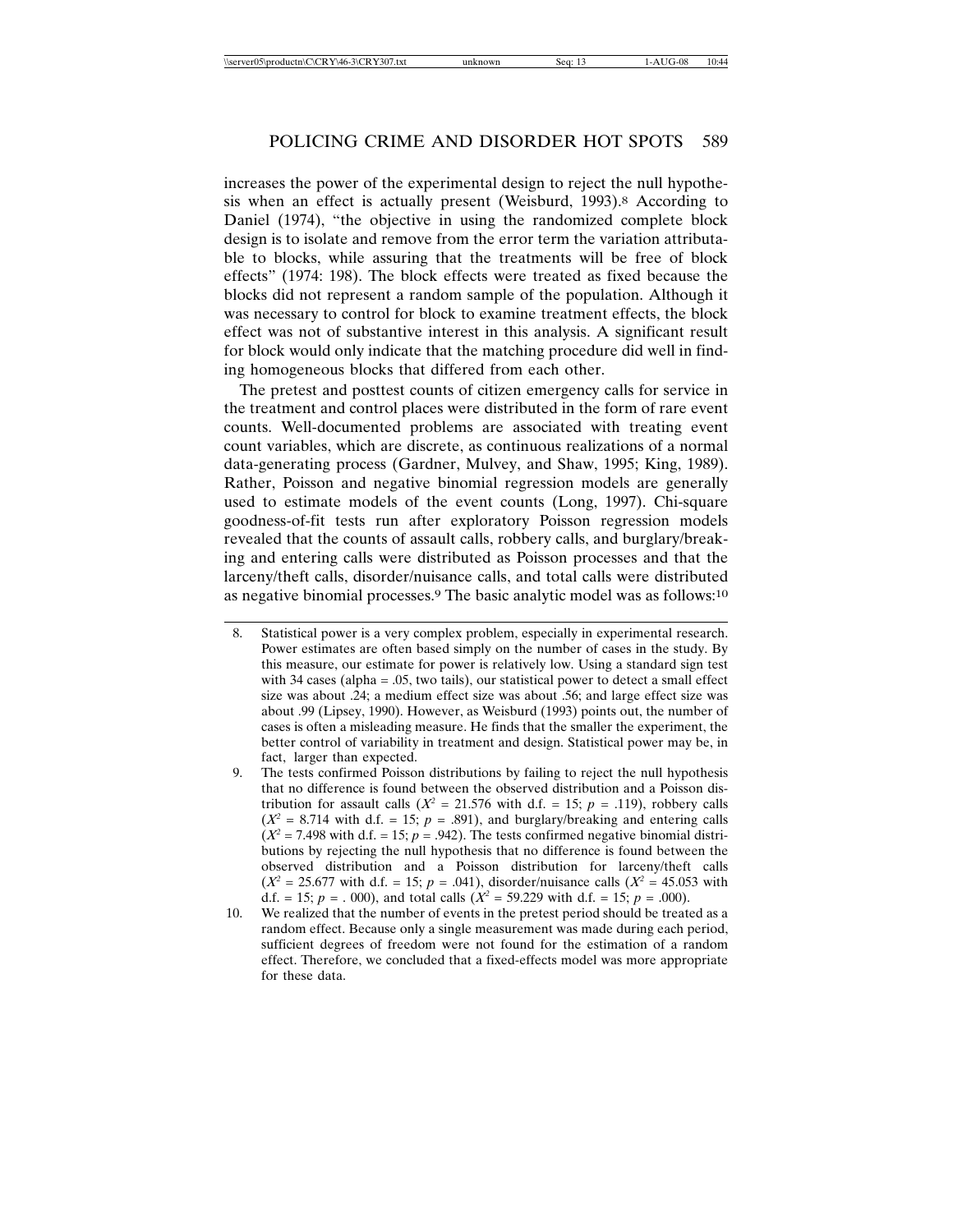Count of Call Events in Posttest = Intercept + Effect Due to Group + Effect Due to Block + Count of Call Events in Pretest + Error

STATA 8.2 statistical software (StataCorp, College Station, TX) was used to calculate the maximum likelihood estimate of the parameters for each group (treatment relative to control conditions) and to compute the associated probability values; this calculation provided estimates of the effects of the problem-oriented policing treatment at the experimental locations as compared with the control locations. The group parameters were expressed as incidence rate ratios (i.e., exponentiated coefficients). Incidence rate ratios are interpreted as the rate at which things occur; for example, an incidence rate ratio of .90 would suggest that, controlling for other independent variables, a 1-unit increase in the selected independent variable was associated with a 10 percent decrease in the rate at which the dependent variable occurs. To ensure that the coefficient variances were robust to violations of the homoskedastic errors assumption of linear regression models, Huber/White/sandwich robust variance estimators were used. Following social science convention, the two-tailed .05 level of significance was selected as the benchmark to reject the null hypothesis of "no difference."

To unravel specific crime-prevention pathways at work in the Lowell policing disorder strategy, we statistically examined the isolated and exhaustive causal mechanisms that comprised the overall treatment strategy and their independent effects on total citizen calls for service in treatment places relative to control places (Morgan and Winship, 2007; Pearl, 2000). The three isolated and exhaustive crime-prevention mechanisms examined were misdemeanor arrests, situational prevention strategies, and social service strategies in both treatment and control places. Mediation analysis then was used to examine the mediating, or "indirect," effects of these key program elements in reducing total calls for service at the treatment places as compared with the control places (MacKinnon and Dwyer, 1993). Negative binomial regression models, described above, were used to model the causal pathways in this analysis.

In the first stage of the analysis, in separate regression models, the treatment dummy variable was used to predict the differences in the various police actions at control places relative to treatment places. In the second stage of the analysis, the total calls for service outcome variable was regressed on the treatment dummy variable and variables that accounted for the three crime-prevention mechanisms to identify specific mediating factors that determined any statistically significant changes in the dependent variable. The difference between the treatment dummy variable in the general main effects model and the model with differentiated crimeprevention mechanisms represented the total mediated effect (MacKinnon and Dwyer, 1993). The mediating effects of the three crime-prevention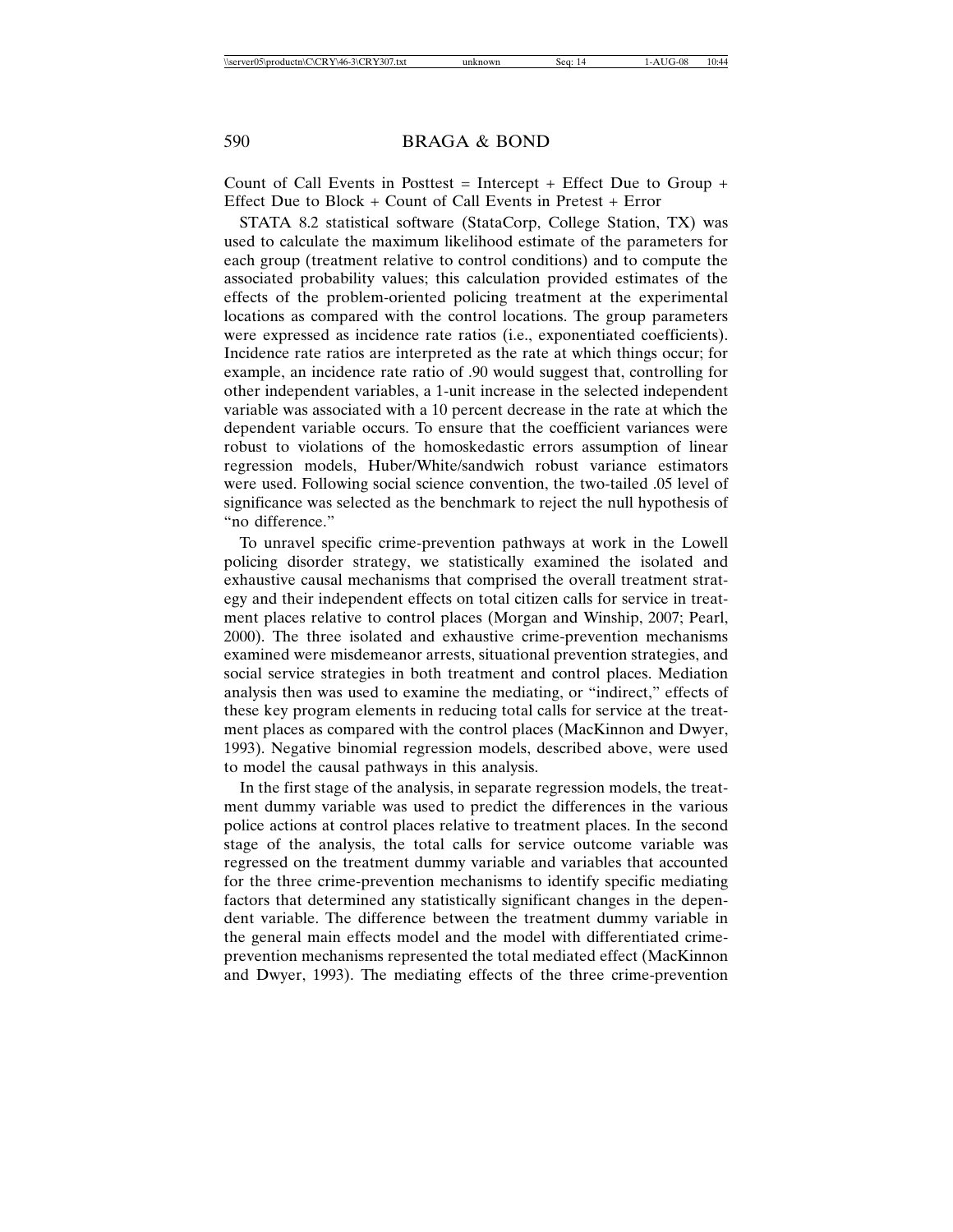mechanisms then were compared by multiplying the coefficient that related each mediator to the treatment dummy variable by the coefficient that related the outcome to the same mediator and then calculating appropriate standard errors for significance testing of the specific mediating factors (see MacKinnon and Dwyer, 1993).

For the social and physical observation data, significance testing was performed using the nonparametric sign test. In experiments with a small number of cases, it is appropriate to use an application of the binomial distribution known as the sign test (Blalock, 1979). This test examines the probabilities of getting an observed proportion of successes from a population of equal proportions of successes and failures. Sign tests assume independence of trials; this requirement was met by the random allocation within the pairs. Physical and social observations were analyzed to determine whether positive or negative changes occurred at the treatment locations as compared with the control locations.

## DISPLACEMENT AND DIFFUSION EFFECTS

Under traditional dispositional views of crime and criminality, policing strategies that are focused on specific types of events or treat specific locations are thought to result in the displacement of crime (Repetto, 1976). However, in recent years, a growing body of evidence suggests that displacement is never complete and often inconsequential (for a review, see Hesseling, 1994). Several scholars have suggested that crime-prevention efforts may result in the complete opposite of displacement—that anticipated crime-control benefits may be greater than expected and "spill over" into places beyond the target areas. Generally referred to as "diffusion of benefits," these unexpected benefits have been reported by several studies on crime-prevention measures (for a review, see Clarke and Weisburd, 1994). A recent controlled study of displacement and diffusion effects generated by intensive police interventions in two hot-spots areas in Jersey City, New Jersey, found that the most likely outcome of focused crime-prevention efforts was a diffusion of crime-control benefits to the surrounding areas (Weisburd et al., 2006).

Displacement can take many different forms (Gabor, 1990) and is a complex phenomenon to measure (see Barr and Pease, 1990). Most studies of crime-prevention efforts are designed to measure main effects, and the measurement of displacement is often neglected until it is time to defend claims of crime-control gains. Some researchers suggest that evaluations should be planned to study both main effects and possible displacement or diffusion effects (Weisburd and Green, 1995a; Weisburd et al., 2006). Although in this study the evaluation design was focused on the direct effects of treatment, this study also was designed specifically to measure immediate spatial displacement and diffusion effects. As mentioned,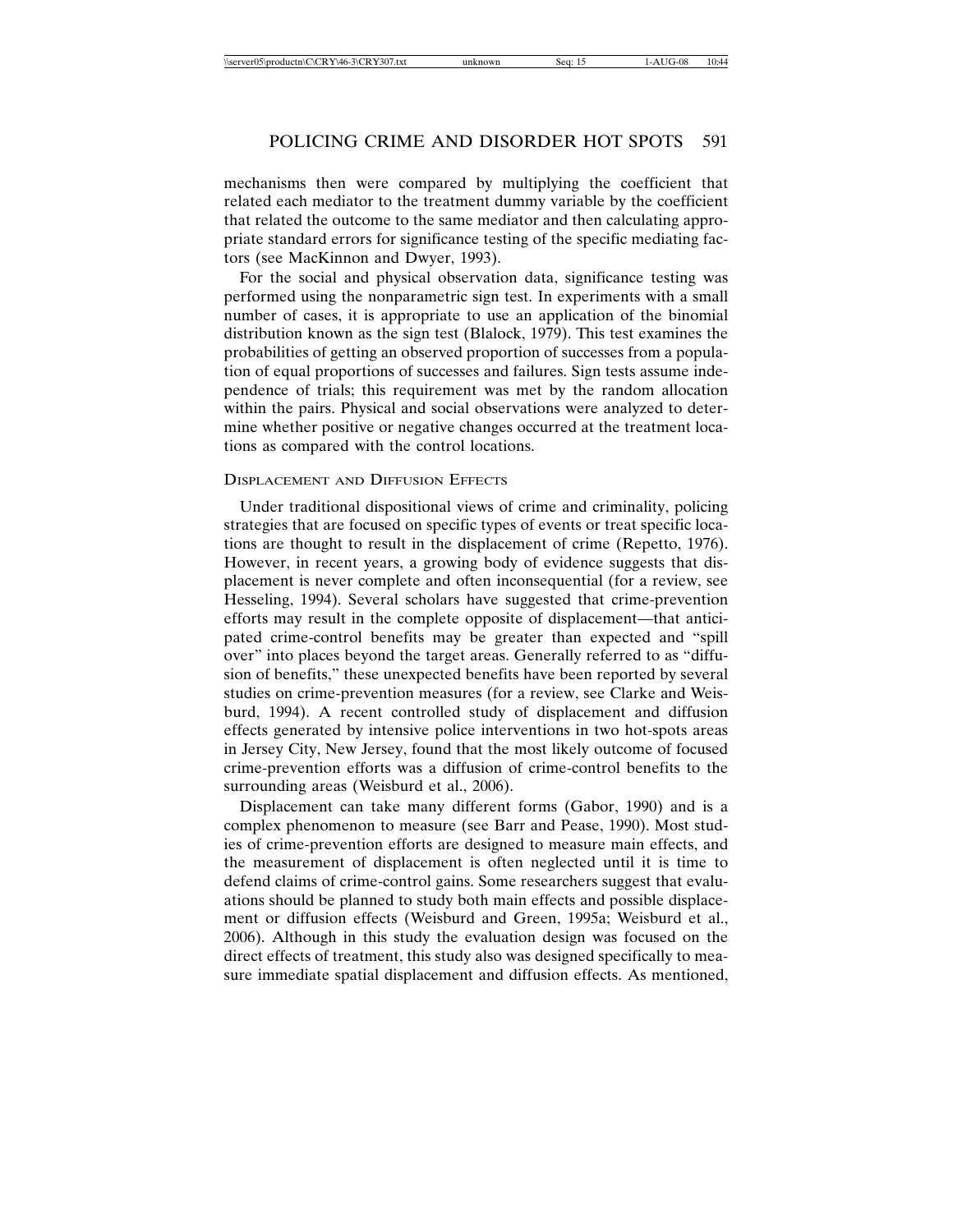a two-block catchment area was constructed around each of the 34 places; pretest and posttest official crime data in the areas surrounding control and treatment locations were compared to assess the diffusion and displacement effects for crime types that were affected by the intervention at the treatment places.11 Proximate spatial effects were measured using the same analytical techniques (that is, the randomized complete block design and Poisson and negative binomial regression models)12 as the analysis of main effects.

# IMPACT EVALUATION RESULTS

# EMERGENCY CITIZEN CALLS FOR SERVICE DATA

Table 1 presents the parameter estimates of the effects of the policing disorder treatment on total and disaggregated categories of citizen calls for service. According to the incidence rate ratio, the total calls for service were reduced by a statistically significant 19.8 percent ( $p = .009$ ) in the treatment places relative to the control places. It is important to note that these strong reductions in the total number of calls for service were not driven by a large reduction in only one crime type. All the crime-type categories at the treatment places were reduced to varying degrees as compared with control places. Robbery and nondomestic assault calls were reduced by a statistically significant 41.8 percent  $(p = .033)$  and a statistically significant 34.2 percent  $(p = .000)$ , respectively, at the treatment places relative to the control places. Although burglary/breaking and entering calls were reduced by a statistically significant 35.5 percent  $(p = .000)$  at the treatment places relative to control places, larceny/theft calls only experienced a nonstatistically significant reduction in the treatments places relative to the control places.

Although the intervention comprised tactics to reduce social and physical disorder, the treatment generated a 14 percent reduction in disorder/

<sup>11.</sup> To set the widest possible net for examining potentially complex displacement and diffusion effects, all crime data were analyzed. However, it is important to recognize that if a crime category at the place did not experience crime-control benefits from the treatment, then it is not reasonable to attribute displacement or diffusion effects in the surrounding areas to the intervention.

<sup>12.</sup> The tests confirmed a Poisson distribution by failing to reject the null hypothesis that no difference is found between the observed distribution and a Poisson distribution for robbery calls  $(X^2 = 10.173$  with d.f. = 15;  $p = .808$ ). The tests confirmed negative binomial distributions by rejecting the null hypothesis that no difference is found between the observed distribution and a Poisson distribution for assault calls  $(X^2 = 52.416$  with d.f. = 15;  $p = .000$ ), larceny/theft calls  $(X^2 = 70.381$  with d.f. = 15;  $p = .000$ ), burglary/breaking and entering calls  $(X^2 = 58.160 \text{ with d.f.} = 15; p = .000)$ , disorder/nuisance calls  $(X^2 = 99.012 \text{ with }$ d.f. = 15;  $p = 0.000$ , and total calls ( $X^2 = 188.440$  with d.f. = 15;  $p = 0.000$ ).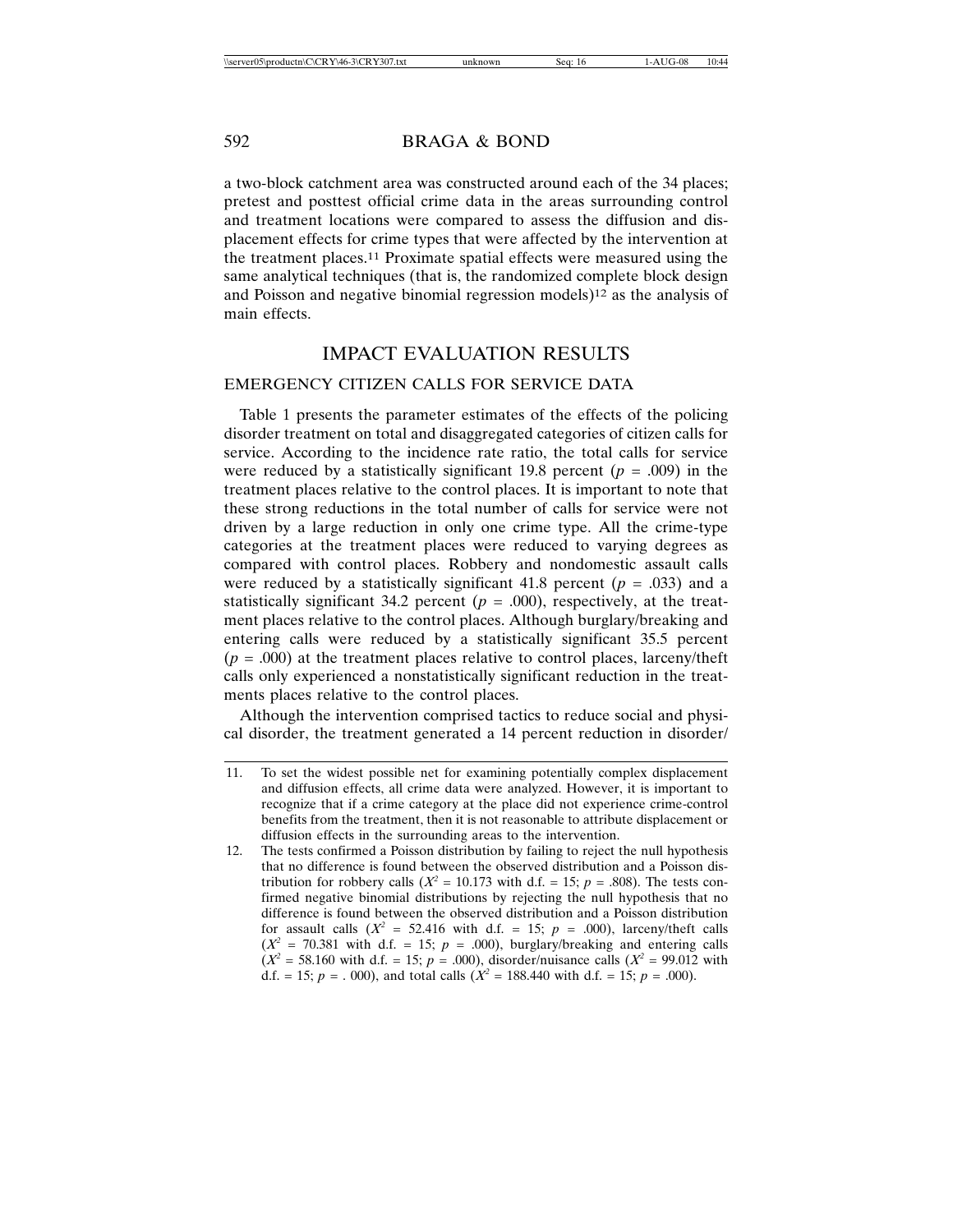|                                   | <b>Incidence</b><br><b>Rate Ratio</b> |                              |               |         |          |                |
|-----------------------------------|---------------------------------------|------------------------------|---------------|---------|----------|----------------|
| <b>Dependent</b>                  | <b>Estimate for</b>                   |                              | <b>Robust</b> |         | p        |                |
| Variable                          |                                       | <b>Treatment Coefficient</b> | SE            | Z       | Level    | 95% CI         |
| Assault                           | .658                                  | $-.418$                      | .102          | $-4.10$ | $.000**$ | $.538 - .830$  |
| Robbery                           | .582                                  | $-.541$                      | .254          | $-2.13$ | $.033**$ | $.353 - .957$  |
| Burglary/Breaking<br>and Entering | .645                                  | $-.438$                      | .118          | $-3.69$ | $.000**$ | $.511 - .814$  |
| Larceny/Theft                     | .893                                  | $-.113$                      | .076          | $-1.48$ | .139     | .769–1.037     |
| Disorder/Nuisance                 | .860                                  | $-.169$                      | .106          | $-1.75$ | $.081*$  | $.762 - 1.018$ |
| Total Calls                       | .802                                  | $-.220$                      | .084          | $-2.60$ | $.009**$ | .679–.947      |

## **Table 1. Main Effects—Citizen Calls for Service**

*ABBREVIATIONS:* CI = confidence interval; SE = standard error.

\**p* < .10; \*\**p* < .05.

nuisance calls at the treatment places relative to control places at a less restrictive .10 significance level ( $p = .081$ ). Regardless of any actual reductions in social and physical incivilities at the place, the disorder call categories were necessarily influenced by policing activity at the experimental places during the posttest period. After the intervention period ended and active problem solving ceased, the LPD officers attempted to maintain the crime-prevention gains at their places and encouraged community members to report disorderly activity. As such, disorderly behavior may have been more likely to be reported by the community during the posttest period because of an awareness that such complaints would be taken seriously by the police. Given the limitations of the official data in measuring the effects of the treatment on disorder, the physical and social observation data provide more reliable and valid performance measures as to whether the strategy actually controlled incivilities at the treatment places.

Figure 1 presents the mediation analysis of crime-prevention mechanisms in the Lowell policing disorder strategy.13 The first stage of the analysis estimated the magnitude of key crime-prevention activities in the treatment places relative to the control places. During the intervention

<sup>13.</sup> The calculations presented in figure 1 followed the mediation analysis procedure outlined by MacKinnon and Dwyer (1993). To illustrate the process, the calculations for the mediated effects of situational prevention strategies on total calls for service are presented here. In the first stage of the analysis, the treatment dummy variable predicted the difference in the number of situational strategies at the treatment and control places. This model estimated a coefficient of  $\alpha = 1.919$ (IRR = 6.818) with a standard error of  $\sigma_{\alpha}$  = .278. In the second stage of the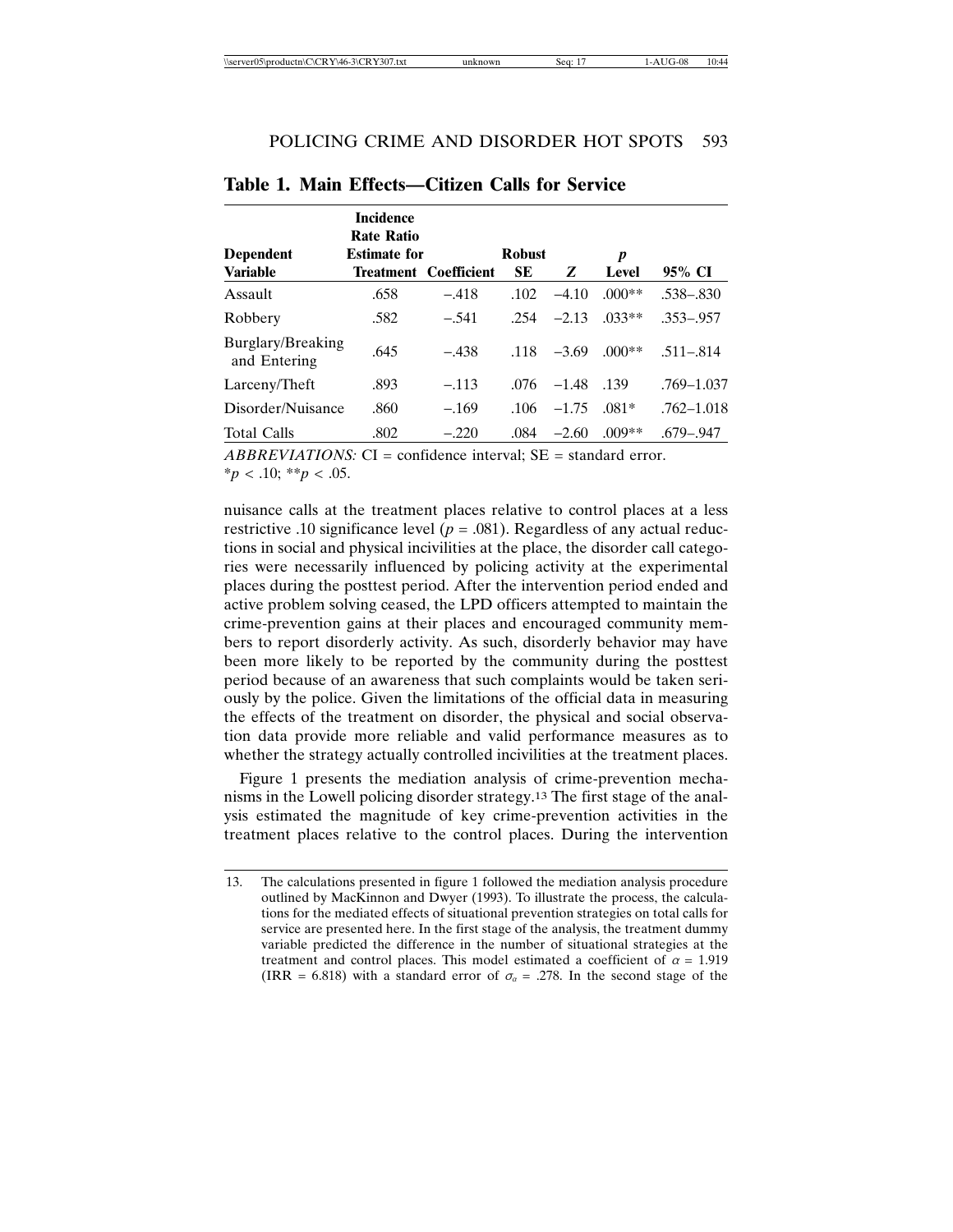period, the policing disorder strategy increased the total number of misdemeanor arrests by 29.4 percent ( $p = .000$ ) in the treatment places relative to the control places. Relative to the control places, the treatment places experienced 6.8 times the number of situational strategies  $(p = .000)$  and 2.4 times the number of social service strategies ( $p = .000$ ) during the intervention period. In the second stage of the analysis, the variables that measured the three crime-prevention mechanisms were added to the main effects model to determine the indirect effect on total calls for service at the treatment places relative to the control places that was mediated by these key program elements. Controlling for the other covariates, the treatment variable was associated with a nonstatistically significant 1.7 percent increase in total calls for service at the treatment places relative to control places ( $IRR = 1.017$ ; see figure 1). This finding suggests that the 19.8 percent reduction in total calls for service estimated by the main effects model (table 1) was generated entirely by the identified key program elements: misdemeanor arrests, situational prevention strategies, and social service strategies. The total mediated effect of the key program elements was an estimated 21.5 percent reduction in total calls for service at the treatment places relative to the control places [or the difference between the treatment coefficients in the two models: −.198 – (+ .017)].

After multiplying the coefficient that related each mediator to the treatment dummy variable by the coefficient that related the outcome to the same mediator and then calculating appropriate standard errors for significance testing, the analysis revealed that the number of situational prevention strategies generated the strongest crime-control gains. Controlling for the number of misdemeanor arrests, social service strategies, and the treatment dummy variable, the number of situational strategies was associated with statistically significant decreases ( $p < .05$ ) in total calls for service in treatment places relative to controls. Using a less-restrictive significance level  $(p < .10)$ , increased misdemeanor arrests also generated crime-prevention gains. Controlling for the number of situational strategies, social

analysis, the total calls for service outcome variable was regressed on the treatment dummy variable and on variables that accounted for the three crime-prevention mechanisms to identify specific mediating factors that determined any statistically significant changes in the dependent variable. For the effects of situational strategies on total calls, this second model estimated a coefficient of  $\beta =$ –.112 (IRR = .894) with a standard error of  $\sigma_{\beta} = .049$ , controlling for the other covariates. The mediated effect then was determined by multiplying the coefficient that related situational strategies to the treatment dummy variable by the coefficient that related total calls to situational strategies  $(1.919 \times -112)$ . This calculation produced a coefficient of  $\alpha\beta$  = -.215 (IRR = .807). To calculate the appropriate standard errors for significance testing of the specific mediating factors, the following formula was used:  $\sigma_{\alpha\beta} = \sqrt{\alpha^2 \sigma_{\beta}^2 + \beta^2 \sigma_{\alpha}^2}$ . The hypothesis test  $(\alpha\beta/\sigma_{\alpha\beta})$  yielded *Z* = -2.148 (*p* < .05).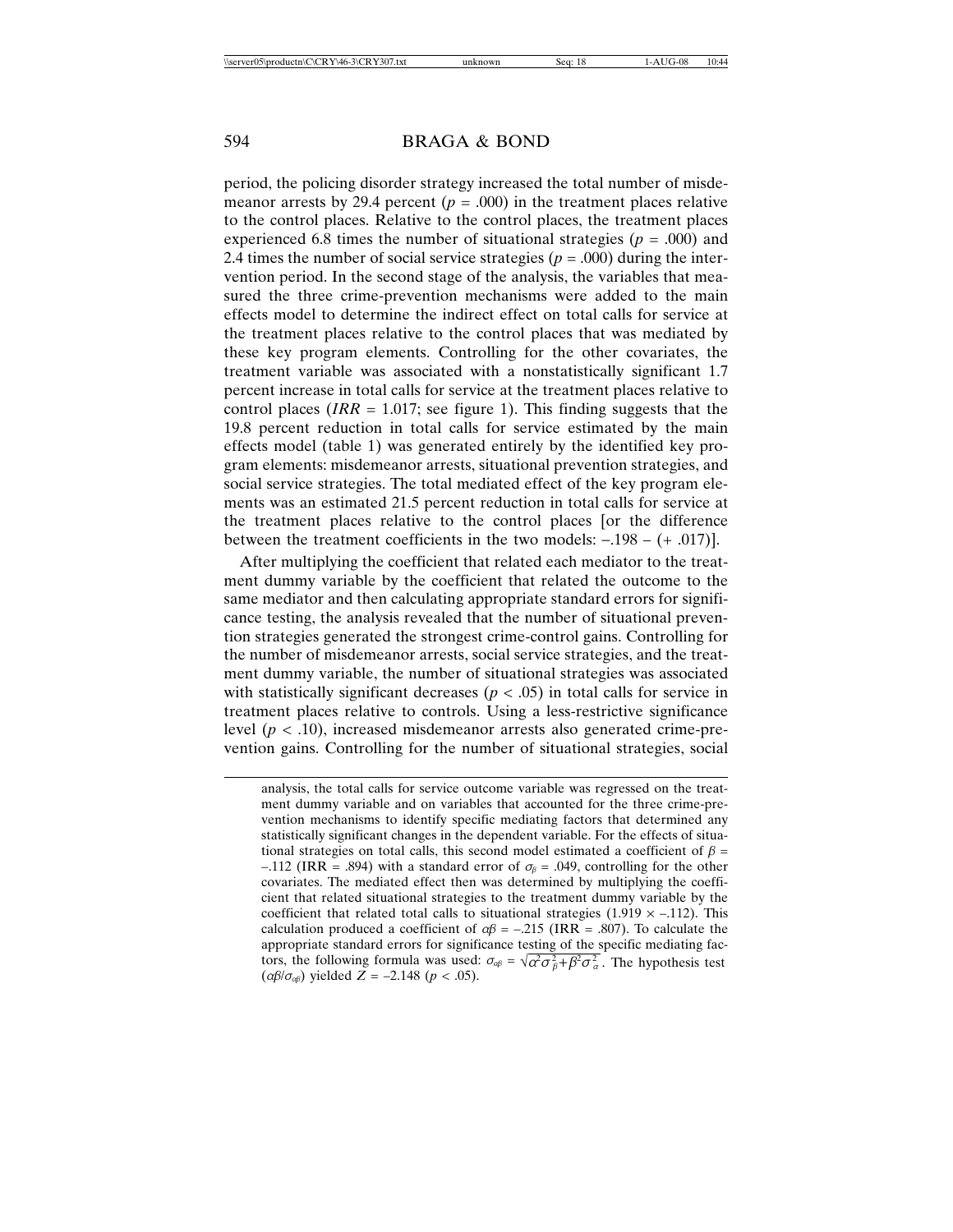service strategies, and the treatment dummy variable, increasing the number of misdemeanor arrests was associated with notable decreases in total calls for service in the treatment places relative to the control places. Controlling for the other covariates, social service strategies did not generate statistically significant crime-prevention gains at the treatment places relative to the control places. Given the importance of situational strategies in reducing crime in the hot-spot areas, this analysis suggests that research studies that rely solely on misdemeanor arrests as a proxy measure of policing disorder strategies seem likely to specify program effects incorrectly.

# **Figure 1. Mediation Analysis of Crime-Prevention Mechanisms in Policing Disorder Treatment**



*NOTE:* Coefficients expressed as incidence rate ratios.

 $**p* < .10; ***p* < .05.$ 

## OBSERVATIONS OF SOCIAL AND PHYSICAL INCIVILITIES

Table 2 presents the aggregate pretest and posttest mean numbers of persons engaged in various disorderly behaviors across three observations in the treatment and control places. Table 3 presents the aggregate pretest and posttest counts of various types of urban blight for the treatment and control places. Although social and physical disorder problems were not completely eliminated at the treatment places, the summary tables reveal that a noteworthy reduction in disorder was found relative to the control places. As described, comparative assessments were made for social and physical observation data collected at places in each of the 17 pairs. The full pairwise comparison tables are available from the authors by request.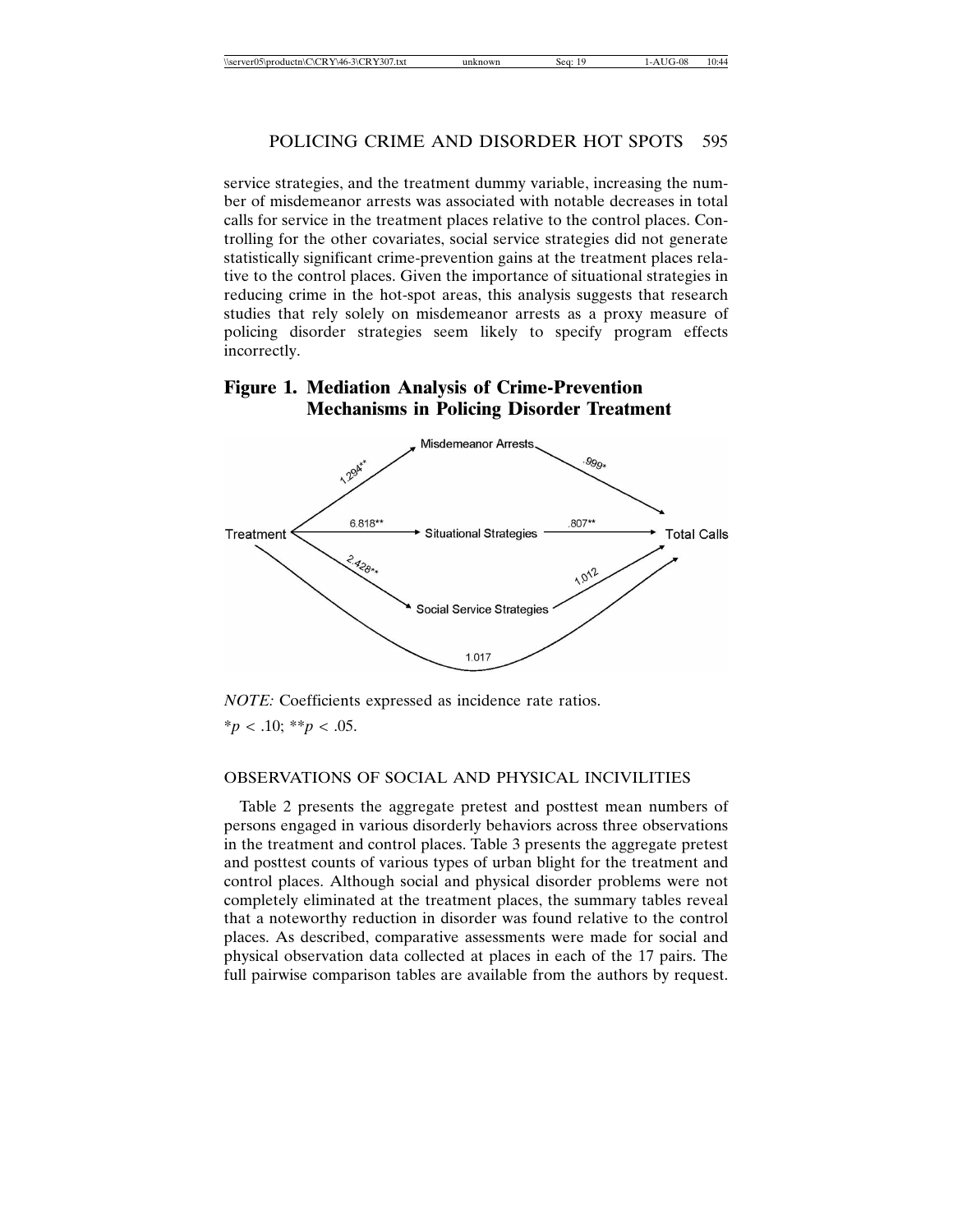Social disorder was alleviated at 14 of the 17 (82.4 percent) treatment places as compared with the control places. This result was statistically significant; the observed sign test proportion was .824, and the exact binomial two-tailed probability was .013. Physical disorder was alleviated at 13 of the 17 (76.5 percent) treatment places relative to the control places. This result was also statistically significant according to the sign test; observed proportion was .765, and the exact binomial two-tailed probability was .049. According to the systematic observation data, the implemented strategy significantly reduced social and physical disorder at the treatment places relative to the controls.

# **Table 2. Aggregate Pretest and Posttest Means from Three Social Observations of Disorderly Activity at Treatment Places Versus Disorderly Activity at Control Places**

| <b>Social</b>        |     | <b>Treatment Places</b> |                           | <b>Control Places</b> |       |                           |  |
|----------------------|-----|-------------------------|---------------------------|-----------------------|-------|---------------------------|--|
| <b>Incivilities</b>  |     |                         | Pretest Posttest % Change |                       |       | Pretest Posttest % Change |  |
| Loiterers            | 128 | 36.3                    | $-71.6\%$                 | 155.3                 | 134.7 | $-12.9\%$                 |  |
| Public Drinkers 38.3 |     | 10.3                    | $-73.1\%$                 | 31.7                  | 34    | $+ 7.3\%$                 |  |
| Drug Sellers         | 9.7 | 3.7                     | $-61.9\%$                 | 8.7                   | 77    | $-11.5\%$                 |  |
| <b>Homeless</b>      | 6.3 | 3                       | $-52.4\%$                 | 57                    | 6.3   | $+10.5\%$                 |  |

*NOTE:* The pairwise comparison revealed that social disorder was alleviated at 14 of the 17 (82.4 percent) treatment places as compared with the control places (sign test proportion = .824;  $p = .013$ ).

## DISPLACEMENT AND DIFFUSION EFFECTS

Displacement and diffusion effects were assessed by comparing citizen calls for service and reported crime incidents in the two-block catchment areas immediately surrounding the control and treatment groups for the 6 month preintervention and postintervention periods. Table 4 presents the parameter estimates of the effects of the problem-oriented policing treatment on the selected categories of citizen calls for service in the areas immediately surrounding the treatment places relative to the areas immediately surrounding the control areas. The displacement and diffusion experimental analyses revealed that all call categories did not experience significant displacement or diffusion effects because of the problem-oriented strategy in the target areas. Robbery calls, assault calls, burglary/ breaking and entering calls, larceny theft calls, disorder calls, and total calls were not significantly displaced into the areas immediately surrounding the treatment places relative to the areas immediately surrounding the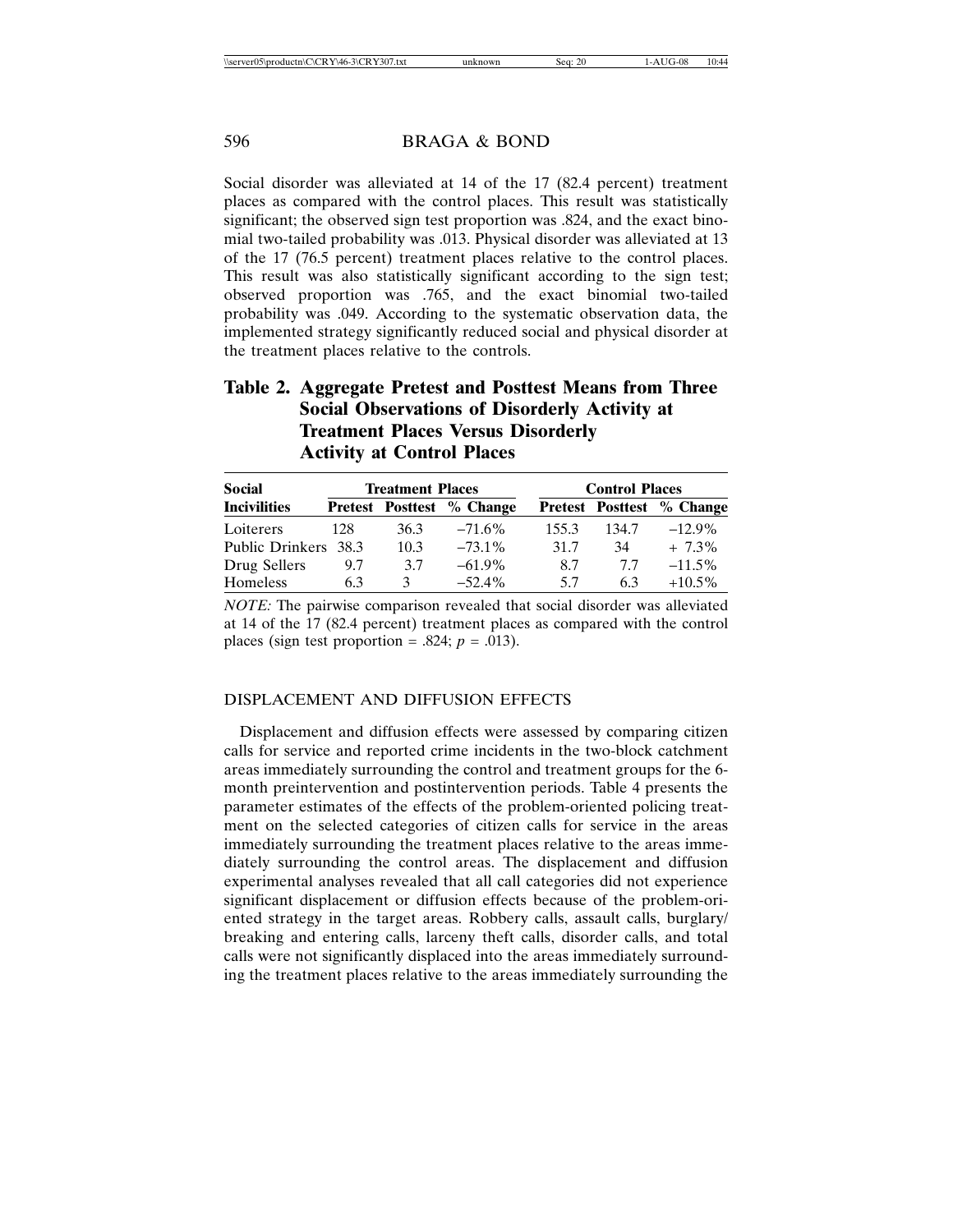# **Table 3. Aggregate Pretest and Posttest Counts of Physical Incivilities at Treatment Places Relative to Control Places**

| <b>Physical</b>                      |    | <b>Treatment Places</b> |                                  | <b>Control Places</b> |          |                                  |  |
|--------------------------------------|----|-------------------------|----------------------------------|-----------------------|----------|----------------------------------|--|
| <b>Incivilities</b>                  |    |                         | <b>Pretest Posttest % Change</b> |                       |          | <b>Pretest Posttest % Change</b> |  |
| <b>Street Segments</b><br>with Trash | 41 | 30                      | $-26.8\%$                        | 44                    | 49       | $+11.4\%$                        |  |
| Structures with<br>Graffiti          | 13 | 10                      | $-23.1\%$                        | 16                    | 19       | $+18.8\%$                        |  |
| Damaged<br><b>Structures</b>         | 8  | 3                       | $-62.5\%$                        | 4                     | 3        | $-25.0\%$                        |  |
| Unkempt Vacant<br>Lots               | 7  | 2                       | $-71.4\%$                        | 3                     | 3        | $0\%$                            |  |
| Abandoned Cars                       | 4  | $\Omega$                | $-100\%$                         | 1                     | $\Omega$ | $-100\%$                         |  |
| Unsecured<br>Abandoned               |    |                         |                                  |                       |          |                                  |  |
| <b>Buildings</b>                     | 3  |                         | $-66.7\%$                        | 2                     | 2        | $0\%$                            |  |

*NOTES:* "Damaged structures" included fences, buildings, light posts, recreational equipment, and other physical structures at the place that needed to be repaired. "Unkempt" vacant lots were filled with trash and/or overgrown vegetation. The pairwise comparison revealed that physical disorder was alleviated at 13 of the 17 (76.5 percent) treatment places as compared with the control places (sign test proportion = .765;  $p = .049$ ).

control places. However, it is noteworthy that all call categories experienced varying nonsignificant increases in the treatment catchment areas relative to the control catchment areas. Although this pattern may suggest some minor immediate spatial displacement of crime and disorder problems, these nonsignificant increases do not outweigh the statistically significant crime-control gains experienced in the treatment places. As raised in the Methods section, these findings must be interpreted with caution; immediate spatial displacement is a very complex phenomenon to measure, and as Weisburd and Green (1995a: 358) observe, "statistics that appear solid on paper may reflect the difficulties of analyzing this process as much as any real substantive findings."

# **CONCLUSION**

The results of this randomized controlled experiment contribute to the growing body of evidence that the more focused and specific the strategies of the police are and the more tailored the strategies are to the problems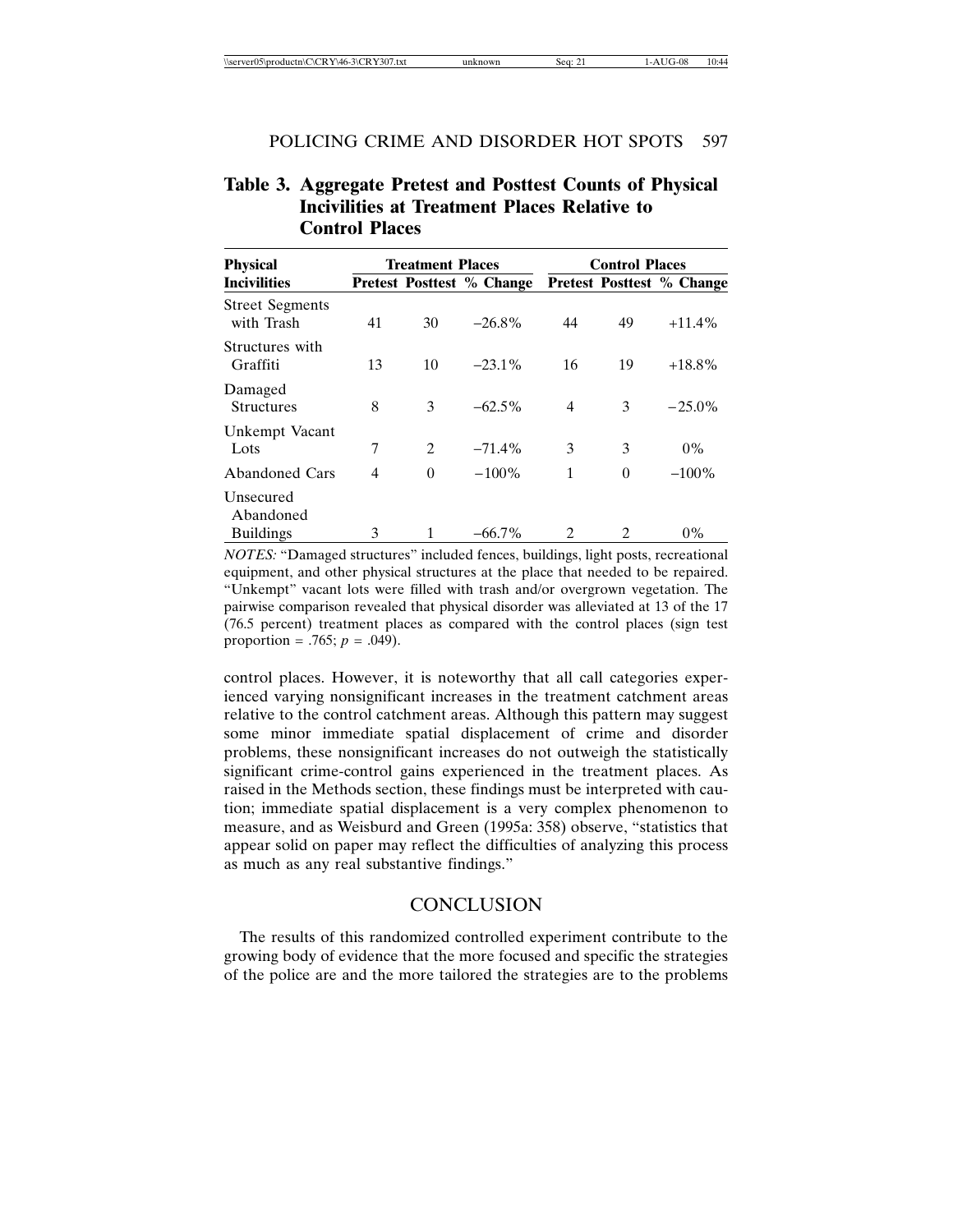| <b>Dependent</b>                  | <b>Incidence</b><br><b>Rate Ratio</b><br><b>Estimate for</b> | <b>Robust</b>                |      |      |                   |                |
|-----------------------------------|--------------------------------------------------------------|------------------------------|------|------|-------------------|----------------|
| <b>Variable</b>                   |                                                              | <b>Treatment Coefficient</b> | SЕ   | Z    | p<br><b>Level</b> | 95% CI         |
| Assault                           | 1.143                                                        | .133                         | .100 | 1.33 | .184              | .938–1.392     |
| Robbery                           | 1.191                                                        | .174                         | .130 | 1.34 | .180              | $.922 - 1.538$ |
| Burglary/Breaking<br>and Entering | 1.150                                                        | .139                         | .167 | .83  | .405              | $.827 - 1.598$ |
| Larceny/Theft                     | 1.155                                                        | .144                         | .069 | 1.50 | .134              | .956–1.395     |
| Disorder/Nuisance                 | 1.041                                                        | .040                         | .088 | .46  | .648              | $.875 - 1.238$ |
| <b>Total Calls</b>                | 1.057                                                        | .055                         | .111 | .50  | .617              | $.850 - 1.314$ |

# **Table 4. Displacement and Diffusion Effects—Citizen Calls for Service**

*ABBREVIATIONS:* CI = confidence interval; SE = standard error. \**p* < .10; \*\**p* < .05.

the police seek to address, the more effective the police will be in controlling crime and disorder (Braga, 2002; Skogan and Frydl, 2004; Weisburd and Eck, 2004). Although the magnitude of the effects of the Lowell policing disorder strategy was inconsistent across the crime call categories, all indicators experienced noteworthy reductions in the treatment places relative to the control places. Systematic observation data also revealed that indicators of social and physical disorder were significantly reduced at the treatment places relative to the control places. Moreover, this study bolsters the position that focused enforcement efforts do not necessarily cause crime problems to displace to surrounding areas (Barr and Pease, 1990; Gabor, 1990). As many observers suggest (Eck, 1993; Hessling, 1994), displacement is not an inevitable consequence of focused crimeprevention efforts.

These results do lend considerable credibility to Wilson and Kelling's (1982) perspective that policing disorder can generate crime-prevention gains. However, it is also important for police executives, policy makers, and academics to understand the nature of the Lowell Police Department's policing disorder strategy. This research offers at least three key operational elements to consider. First, the approach was focused at specific high-activity crime and disorder places in the city. Instead of a broadbased policing disorder strategy diffused across the city landscape, the intervention was concentrated in a few hot-spot locations that generated a disproportionate amount of crime (Sherman, Gartin, and Buerger, 1989;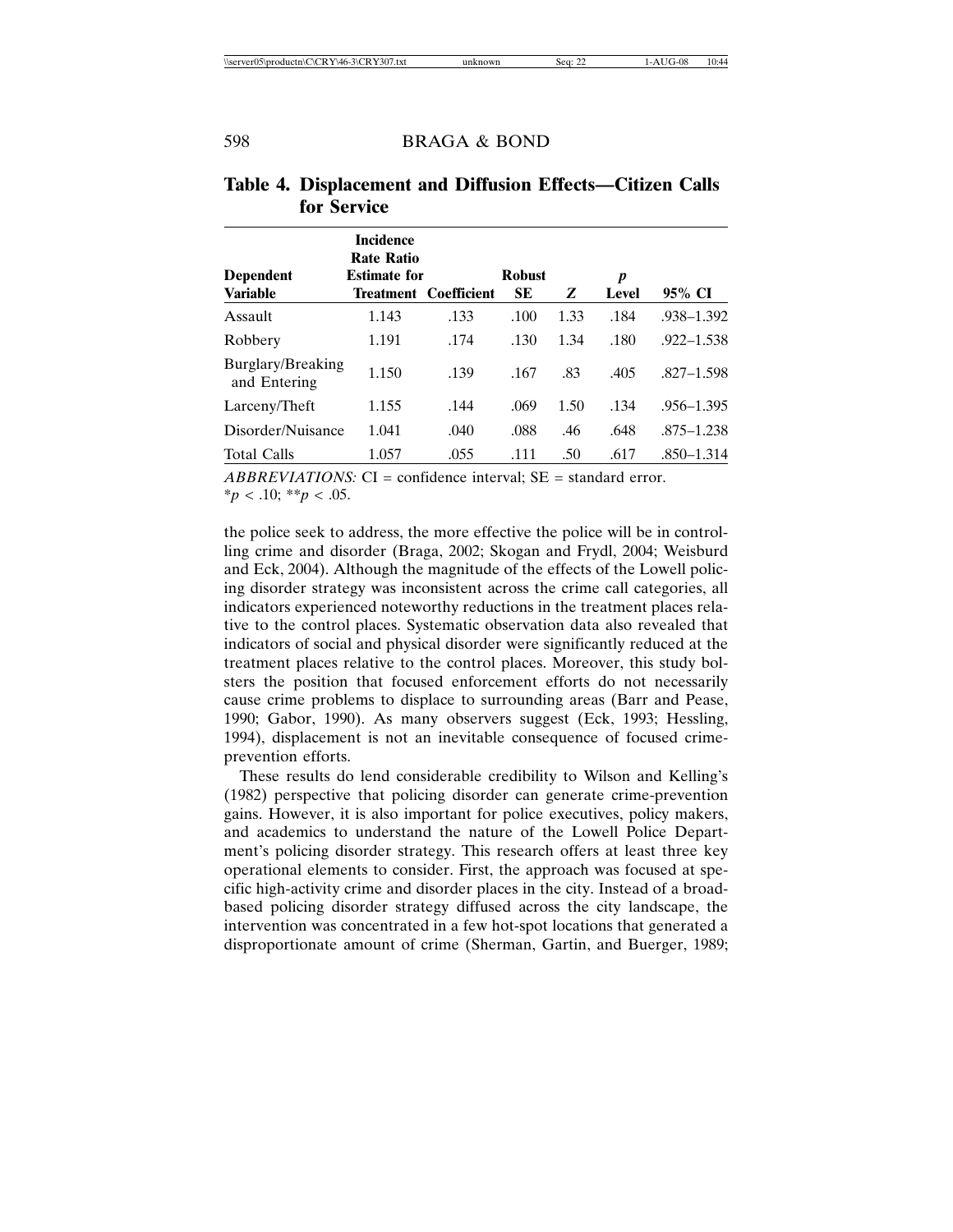Weisburd, Maher, and Sherman, 1992). Given the growing scientific evidence on the crime-prevention effectiveness of hot spots policing (Braga, 2001, 2005; Skogan and Frydl, 2004), broadly implemented and unfocused order maintenance strategies do not seem well positioned to generate consistent crime-control gains. Second, in monthly meetings, the LPD officers were held accountable for reducing citizen calls for service and for ameliorating social and physical incivilities in targeted hot-spot areas. In the absence of relevant measurement systems, police executives experience difficulty motivating their managers and line-level officers to change their approach toward policing (Moore and Braga, 2003). To ensure that problem places receive the appropriate amount of police attention, performance measurement and accountability systems need to be in place. In New York City, Compstat meetings served as a mechanism to identify hot-spot locations in precincts and to hold commanders accountable for addressing these persistent problem locations (Silverman, 1999; Weisburd et al., 2003). If the NYPD deserves some credit for New York's crime drop, as the evidence suggests it does, then Compstat probably played an important role in driving the organization in its implementation of the broken windows policing strategy.

Third, and perhaps most important, the strongest crime-prevention benefits were driven by situational strategies that attempted to modify the criminal opportunity structure at crime and disorder hot-spot locations. Changes in the physical environment may discourage potential offenders from frequenting an area by altering criminal opportunities at a place (Clarke, 1997). The presence of abandoned buildings, for instance, attracts offenders to places (Spelman, 1993). The LPD officers' strategies to ameliorate physical incivilities and improve surveillance at places (thereby changing site features and facilities) may have diminished the number of easy criminal opportunities and, thus, discouraged offenders from frequenting the experimental places (Eck and Weisburd, 1995). According to Wilson and Kelling (1982), reductions in physical and social incivilities at places send clear signals to potential criminals that law-breaking will no longer be tolerated. Offenders make choices about the places they frequent based on cues at the site and are likely to select places that emit cues of where risks are low for committing crimes (Eck and Weisburd, 1995). Changing the perceptions of potential offenders by controlling disorder may reduce their numbers at the place. Increased misdemeanor arrests generated smaller crime-prevention gains. These tactics may have increased the certainty of detection and apprehension at the place, communicated that disorderly behavior would no longer be tolerated at the place, and raised the potential offender's perceptions of risk at the place. These perceptions of increased risks may have influenced the behavior of an array of would-be offenders. Although social service strategies did not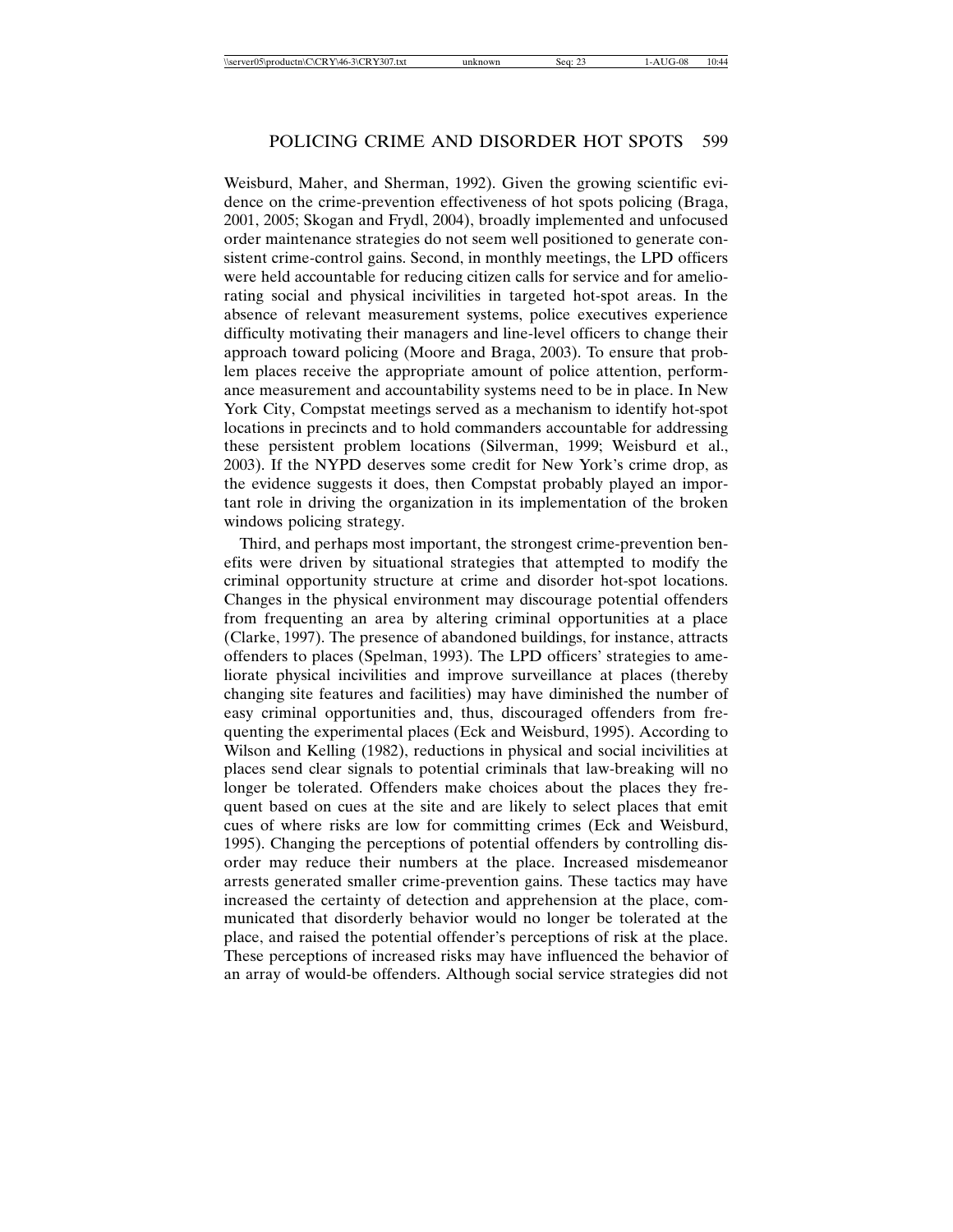generate any short-term crime-prevention gains, these actions might have beneficial effects in the long term and could generate desirable side benefits for the police such as improved relationships with community members.

These findings suggest that when adopting a policing disorder approach to crime prevention, police departments should work within a problemoriented policing framework and adopt a community coproduction model rather than drift toward a zero tolerance policing model that focuses on a subset of social incivilities, such as drunken people, rowdy teens, and street vagrants, and seeks to remove them from the street via arrest (Taylor, 2001, 2006). Misdemeanor arrests obviously play a noteworthy role in dealing with disorder; however, arrest strategies do not deal directly with physical conditions. In devising and implementing situational strategies to deal with a full range of disorder problems, police must rely on citizens, city agencies, and others in numerous ways. As Ralph Taylor (2001, 2006) suggests, incivility reduction is rooted in a tradition of stable relationships with the community and responsiveness to local concerns. Community coproduction requires the police to build partnerships with other organizations and the community, which brings its own set of challenges (Crawford, 1997; Rosenbaum, 2002). Nonetheless, this research suggests that a sole commitment to increasing misdemeanor arrests is not the most powerful approach to community crime prevention and, according to many observers (e.g., Taylor, 2006), may undermine relationships in low-income, urban minority communities where coproduction is most needed and distrust between the police and citizens is most profound.

# REFERENCES

- Barr, Robert, and Kenneth Pease. 1990. Crime placement, displacement, and deflection. In *Crime and Justice: A Review of Research*, vol. 12, eds. Michael H. Tonry and Norval Morris. Chicago, IL: University of Chicago Press.
- Blalock, Hubert M. 1979. *Social Statistics*. Revised 2nd ed. New York: McGraw-Hill.
- Blumstein, Alfred. 1995. Youth violence, guns, and the illicit drug industry. *Journal of Criminal Law and Criminology* 86:10–36.
- Bowling, Benjamin. 1999. The rise and fall of New York murder: Zero tolerance or crack's decline? *British Journal of Criminology* 39:531–54.
- Braga, Anthony A. 2001. The effects of hot spot policing on crime. *The ANNALS of the American Academy of Political and Social Science* 578:104–25.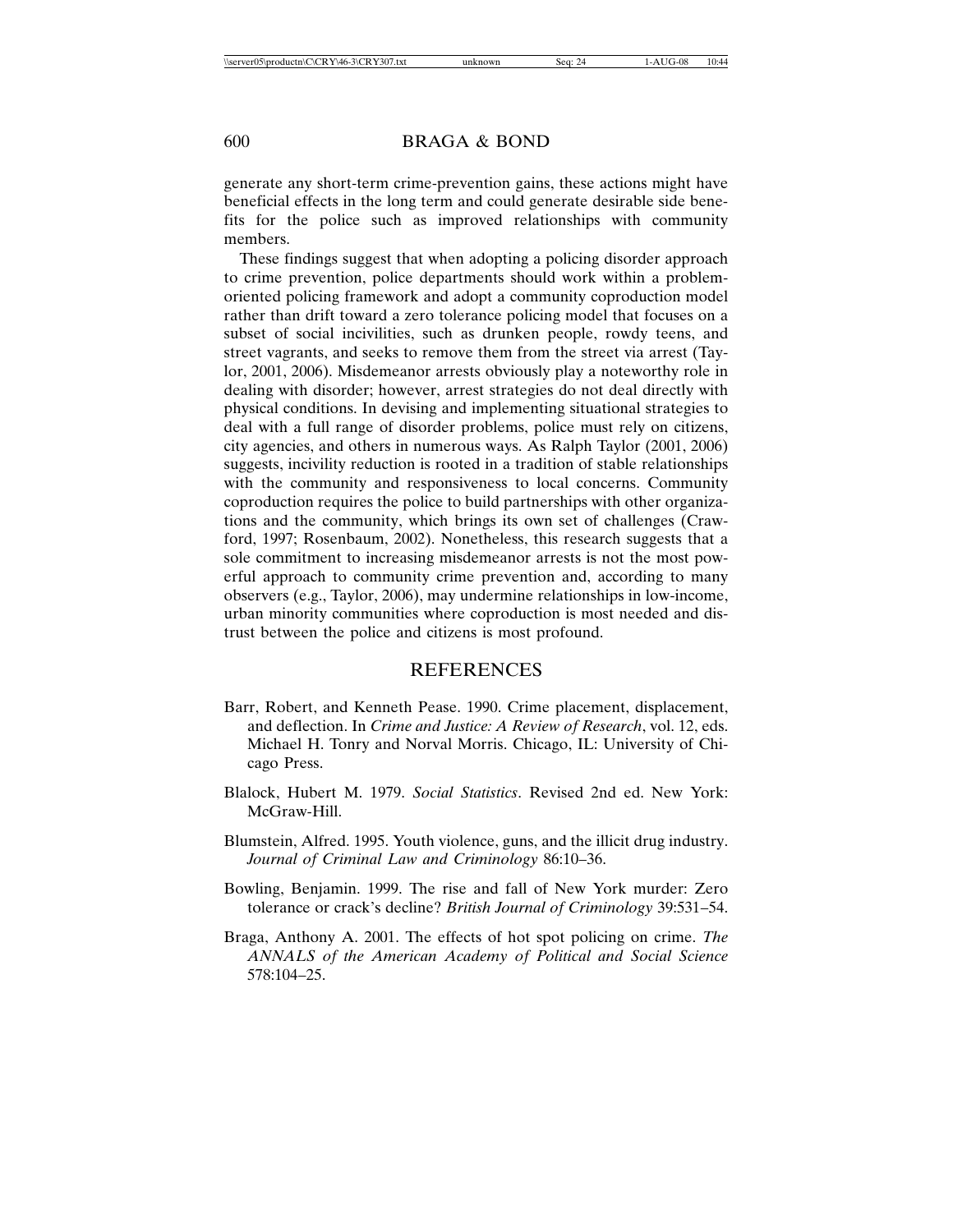- Braga, Anthony A. 2002. *Problem-Oriented Policing and Crime Prevention*. Monsey, NY: Criminal Justice Press.
- Braga, Anthony A. 2005. Hot spots policing and crime prevention: A systematic review of randomized controlled trials. *Journal of Experimental Criminology* 1:317–42.
- Braga, Anthony A., and David L. Weisburd. 2006. Problem-oriented policing: The disconnect between principles and practice. In *Police Innovation: Contrasting Perspectives*, eds. David L. Weisburd and Anthony A. Braga. New York: Cambridge University Press.
- Braga, Anthony A., David L. Weisburd, Elin J. Waring, Lorraine Green Mazerolle, William Spelman, and Francis Gajewski. 1999. Problem-oriented policing in violent crime places: A randomized controlled experiment. *Criminology* 37:541–80.
- Bratton, William J., and George L. Kelling. 2006. There are no cracks in the broken windows. *National Review*. February 28.
- Campbell, Donald T., and Julian Stanley. 1966. *Experimental and Quasi-Experimental Designs for Research*. Chicago, IL: Rand McNally.
- Clarke, Ronald V., ed. 1997. *Situational Crime Prevention: Successful Case Studies*. 2nd ed. Albany, NY: Harrow and Heston.
- Clarke, Ronald V. 1998. Defining police strategies: Problem solving, problem-oriented policing, and community-oriented policing. In *Problem-Oriented Policing: Crime-Specific Problems, Critical Issues, and Making POP Work*, eds. Tara O'Connor Shelly and Anne Grant. Washington, DC: Police Executive Research Forum.
- Clarke, Ronald V., and David L. Weisburd. 1994. Diffusion of crime control benefits: Observations on the reverse of displacement. *Crime Prevention Studies* 2:165–84.
- Cook, Thomas, and Donald Campbell. 1979. *Quasi-Experimentation: Design and Analysis Issues for Field Settings*. Boston, MA: Houghton Mifflin.
- Cordner, Gary. 1998. Problem-oriented policing vs. zero tolerance. In *Problem-Oriented Policing: Crime-Specific Problems, Critical Issues, and Making POP Work*, eds. Tara O'Connor Shelly and Anne Grant. Washington, DC: Police Executive Research Forum.
- Cordner, Gary, and Elizabeth Perkins Biebel. 2005. Problem-oriented policing in practice. *Criminology & Public Policy* 4:155–80.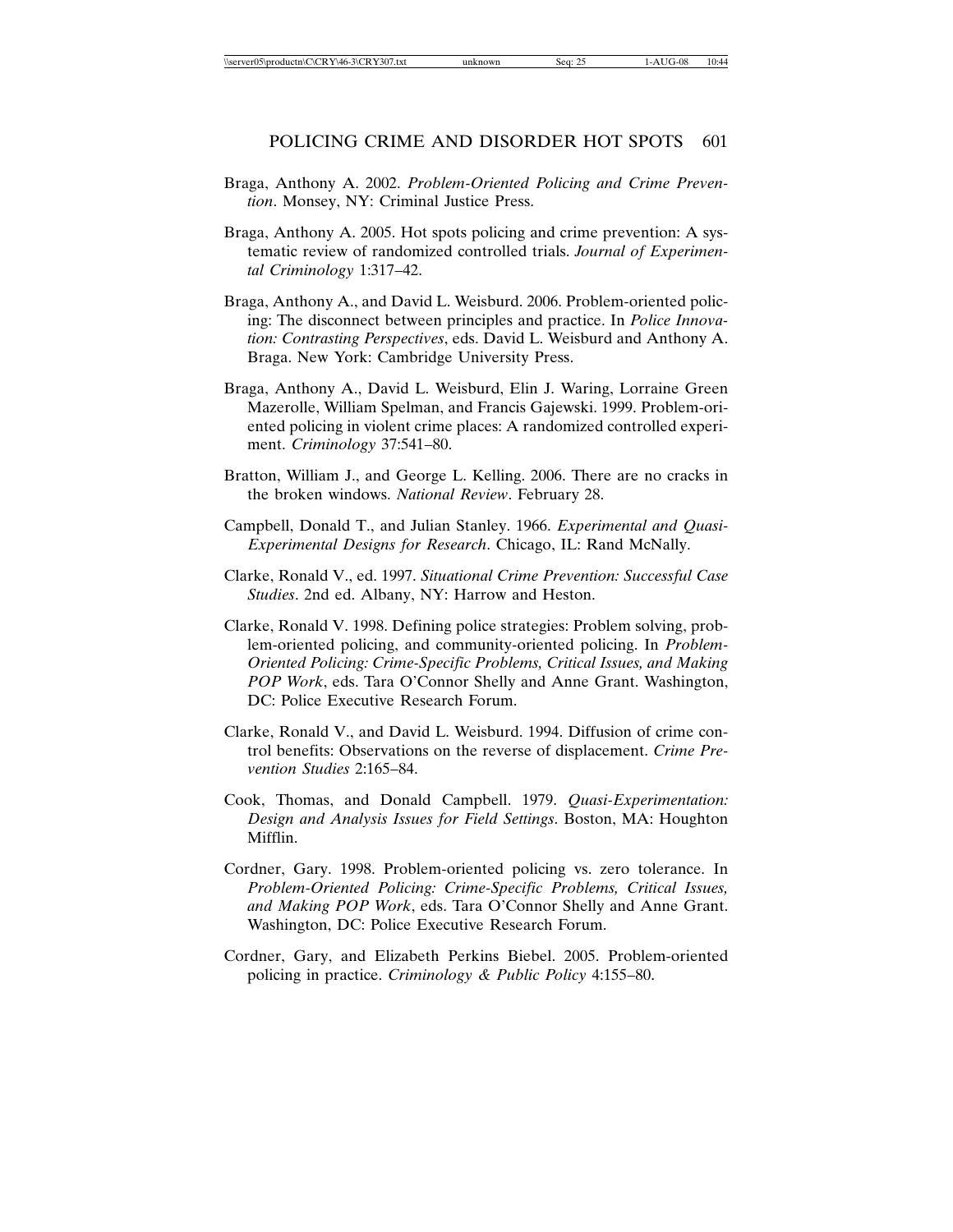- Corman, Hope, and Naci Mocan. 2005. Carrots, sticks, and broken windows. *Journal of Law & Economics* 48:235–62.
- Crawford, Adam. 1997. *The Local Governance of Crime: Appeals to Community and Partnerships*. Oxford, UK: Oxford University Press.
- Daniel, Wayne. 1974. *Biostatistics: A Foundation for Analysis in the Health Sciences*. New York: Wiley.
- Eck, John E. 1993. The threat of crime displacement. *Criminal Justice Abstracts* 25:527–46.
- Eck, John E. 2006. Science, values, and problem-oriented policing: Why problem-oriented policing? In *Police Innovation: Contrasting Perspectives*, eds. David L. Weisburd and Anthony A. Braga. New York: Cambridge University Press.
- Eck, John E., and Edward Maguire. 2000. Have changes in policing reduced violent crime? An assessment of the evidence. In *The Crime Drop in America*, eds. Alfred Blumstein and Joel Wallman. New York: Cambridge University Press.
- Eck, John E., and William Spelman. 1987. *Problem-Solving: Problem-Oriented Policing in Newport News*. Washington, DC: National Institute of Justice.
- Eck, John E., and David L. Weisburd. 1995. Crime places in crime theory. In *Crime and Place*, eds. John E. Eck and David L. Weisburd. Monsey, NY: Criminal Justice Press.
- Felson, Marcus. 2006. *Crime and Nature*. Thousand Oaks, CA: Sage.
- Gabor, Thomas. 1990. Crime displacement and situational prevention: Toward the development of some principles. *Canadian Journal of Criminology* 32:41–74.
- Gardner, William, Edward Mulvey, and Ester Shaw. 1995. Regression analyses of counts and rates: Poisson, overdispersed Poisson, and negative binomial models. *Psychological Bulletin* 118:392–404.
- Goldstein, Herman. 1990. *Problem-Oriented Policing*. Philadelphia, PA: Temple University Press.
- Green, Lorraine. 1995. Cleaning up drug hot spots in Oakland, California: The displacement and diffusion effects. *Justice Quarterly* 12:737–54.
- Green Mazerolle, Lorraine, Colleen Kadleck, and Jan Roehl. 1998. Controlling drug and disorder problems: The role of place managers. *Criminology* 36:371–404.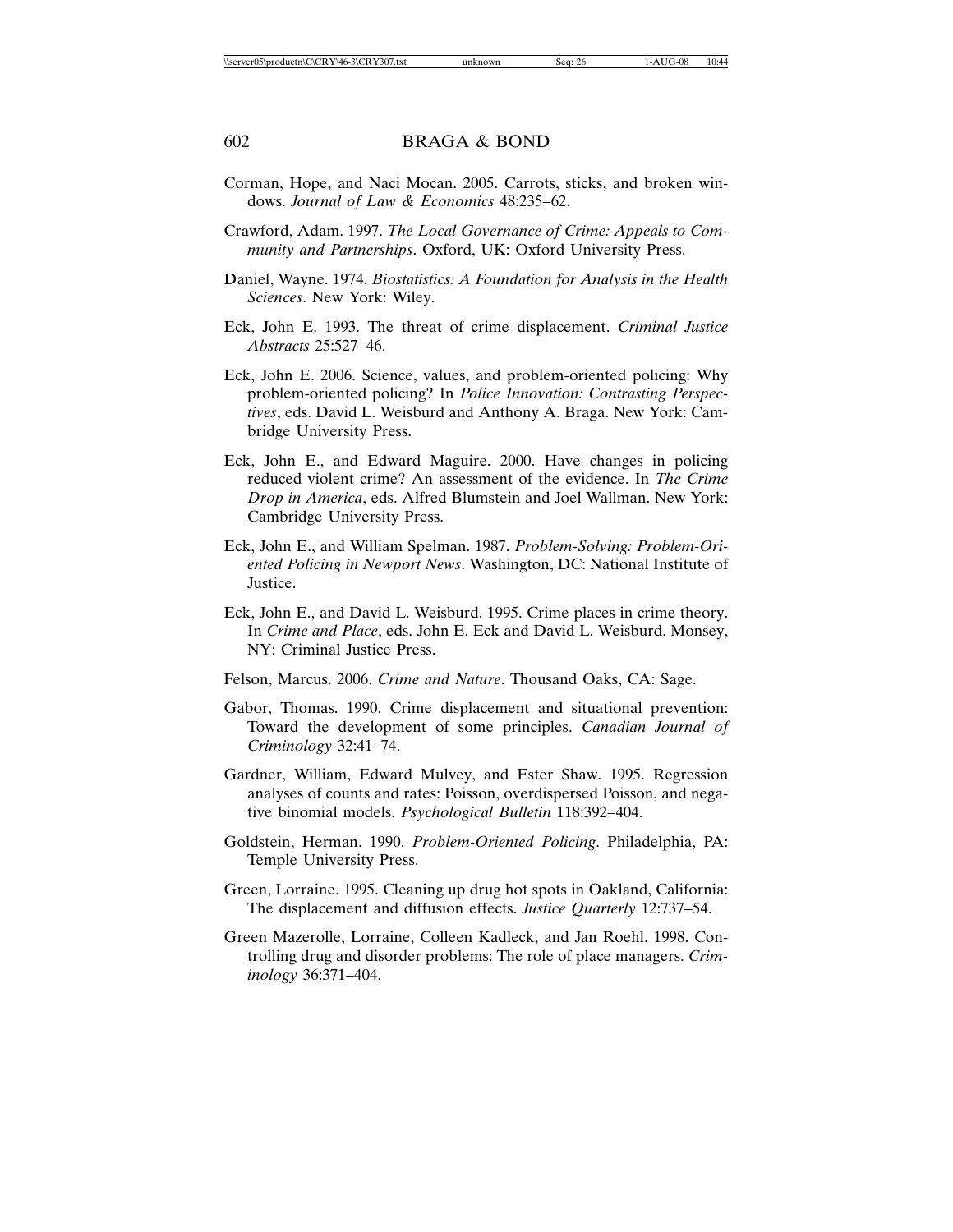- Harcourt, Bernard. 1998. Reflecting on the subject: A critique of the social influence conception of deterrence, the broken windows theory, and order-maintenance policing New York Style. *Michigan Law Review* 97:291–389.
- Harcourt, Bernard, and Jens Ludwig. 2006. Broken windows: New evidence from New York City and a five-city experiment. *University of Chicago Law Review* 73:271–320.
- Hessling, Rene. 1994. Displacement: A review of the empirical literature. *Crime Prevention Studies* 3:197–230.
- Karmen, Andrew. 2000. *New York Murder Mystery: The True Story Behind the Crime Crash of the 1990s*. New York: New York University Press.
- Katz, Charles, Vincent Webb, and David Schaefer. 2001. An assessment of the impact of quality-of-life policing on crime and disorder. *Justice Quarterly* 18:825–76.
- Kelling, George L., and Catherine Coles. 1996. *Fixing Broken Windows: Restoring Order and Reducing Crime in Our Communities*. New York: Free Press.
- Kelling, George L., and William Sousa. 2001. *Do Police Matter? An Analysis of the Impact of New York City's Police Reforms*. Civic Report No. 22. New York: Manhattan Institute.
- King, Gary. 1989. Event count models for international relations: Generalizations and applications. *International Studies Quarterly* 33:123–47.
- Klinger, David, and George Bridges. 1997. Measurement error in calls-forservice as an indicator of crime. *Criminology* 35:705–26.
- Lipsey, Mark. 1990. *Design Sensitivity: Statistical Power for Experimental Research*. Thousand Oaks, CA: Sage.
- Long, J. Scott. 1997. *Regression Models for Categorical and Limited Dependent Variables*. Thousand Oaks, CA: Sage.
- MacKinnon, David, and James Dwyer. 1993. Estimating mediating effects in prevention studies. *Evaluation Review* 17:144–58.
- Messner, Steven F., Sandro Galea, Kenneth Tardiff, Melissa Tracy, Angela Bucciarelli, Tinka Markhan Piper, Victoria Frye, and David Vlahov. 2007. Policing, drugs, and the homicide decline in New York City in the 1990s. *Criminology* 45:385–414.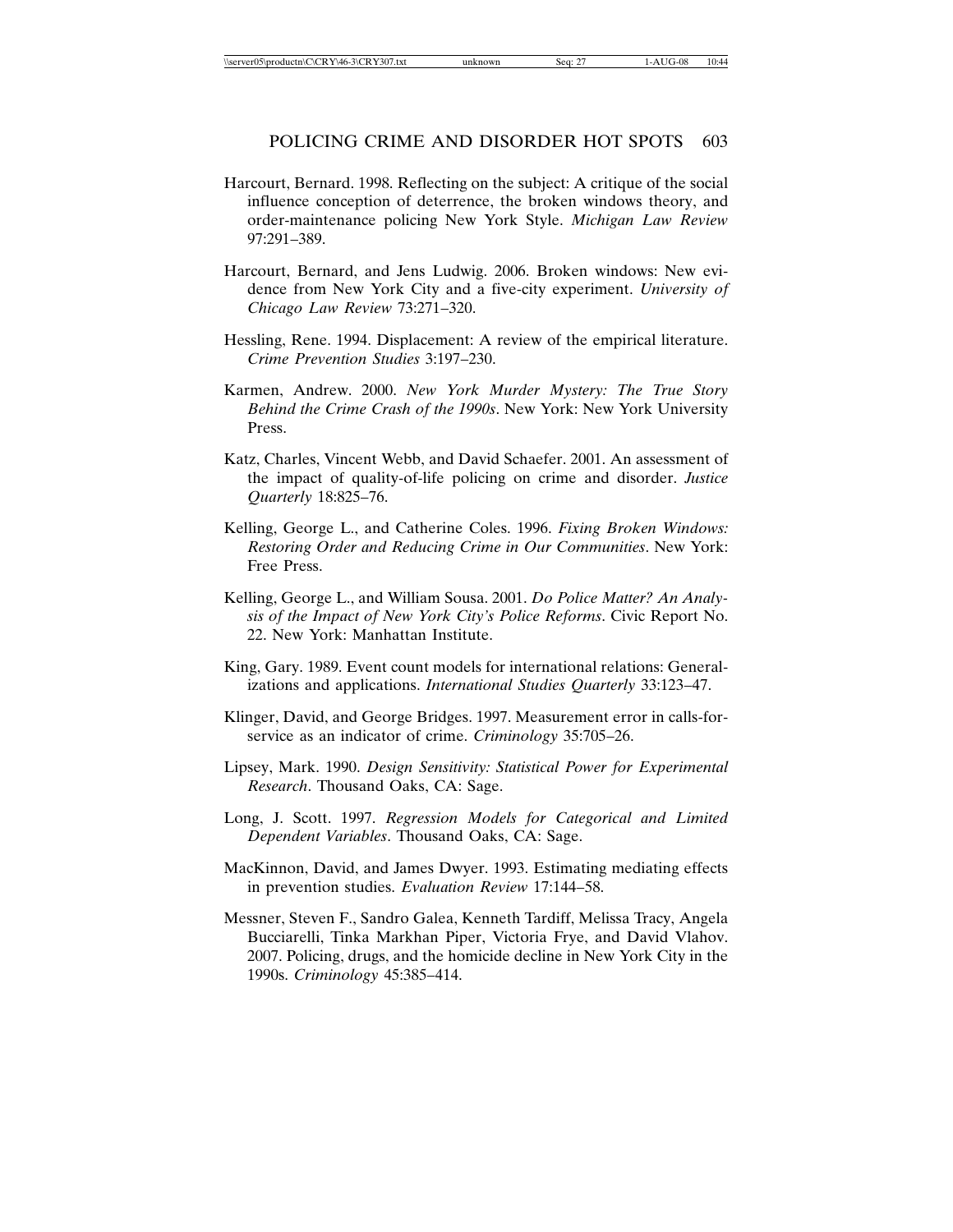- Moore, Mark H., and Anthony A. Braga. 2003. Measuring and improving police performance: The lessons of Compstat and its progeny. *Policing: An International Journal of Police Strategies & Management* 26:439–453.
- Morgan, Stephen, and Christopher Winship. 2007. *Counterfactuals and Causal Inference*. New York: Cambridge University Press.
- Novak, Kenneth, Jennifer Hartman, Alexander Holsinger, and Michael Turner. 1999. The effects of aggressive policing of disorder on serious crime. *Policing: An International Journal of Police Strategies & Management* 22:171–90.
- Pearl, Judea. 2000. *Causality: Models, Reasoning, and Inference*. New York: Cambridge University Press.
- Pierce, Glenn, Susan Spaar, and LeBaron Briggs. 1988. *The Character of Police Work: Strategic and Tactical Implications*. Boston, MA: Center for Applied Social Research, Northeastern University.
- Read, Timothy, and Nick Tilley. 2000. *Not Rocket Science? Problem-Solving and Crime Reduction*. Crime Reduction Research Series Paper 6. London, UK: Home Office.
- Reiss, Albert J. 1971. *The Police and the Public*. New Haven, CT: Yale University Press.
- Repetto, Thomas. 1976. Crime prevention and the displacement phenomenon. *Crime and Delinquency* 22:166–77.
- Rosenbaum, Dennis. 2002. Evaluating multi-agency anti-crime partnerships: Theory, design, and measurement issues. *Crime Prevention Studies* 14:171–225.
- Rosenfeld, Richard, Robert Fornango, and Andres Rengifo. 2007. The impact of order-maintenance policing on New York City homicide and robbery rates: 1988–2001. *Criminology* 45:355–84.
- Rossi, Peter H., Mark Lipsey, and Howard Freeman. 2006. *Evaluation: A Systematic Approach*. 7th ed. Newbury Park, CA: Sage.
- Sampson, Robert J., and Jacqueline Cohen. 1988. Deterrent effects of the police on crime: A replication and theoretical extension. *Law & Society Review* 22:163–89.
- Sampson, Robert J., and Stephen W. Raudenbush. 1999. Systematic social observation of public spaces: A new look at disorder in urban neighborhoods. *American Journal of Sociology* 105:603–51.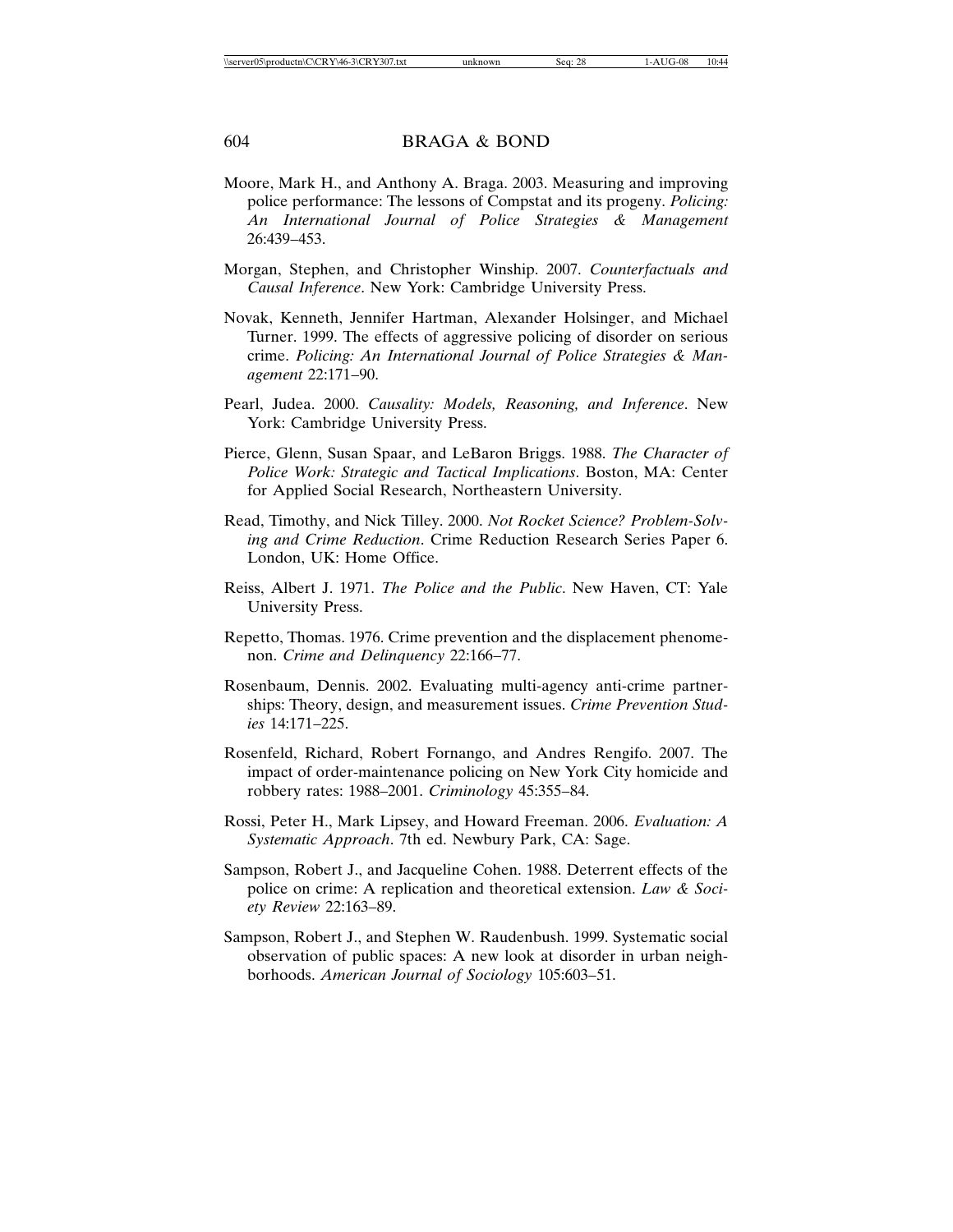- Scott, Michael. 2000. *Problem-Oriented Policing: Reflections on the First Twenty Years*. Washington, DC: U.S. Department of Justice, Office of Community Oriented Policing Services.
- Sechrest, Lee, and Abram Rosenblatt. 1987. Research methods. In *Handbook of Juvenile Delinquency*, ed. Herbert C. Quay. New York: Wiley.
- Sherman, Lawrence, and David L. Weisburd. 1995. General deterrent effects of police patrol in crime hot spots: A randomized controlled trial. *Justice Quarterly* 12:625–48.
- Sherman, Lawrence, Patrick Gartin, and Michael Buerger. 1989. Hot spots of predatory crime: Routine activities and the criminology of place. *Criminology* 27:27–56.
- Silverman, Eli. 1999. *NYPD Battles Crime: Innovative Strategies in Policing*. Boston, MA: Northeastern University Press.
- Skogan, Wesley G. 1990. *Disorder and Decline: Crime and the Spiral of Decay in American Neighborhoods*. New York: Free Press.
- Skogan, Wesley G. 2006. *Police and Community in Chicago*. New York: Oxford University Press.
- Skogan, Wesley G., and Kathleen Frydl, eds. 2004. *Fairness and Effectiveness in Policing: The Evidence*. Committee to Review Police Policy and Practices. Washington, DC: National Academies Press.
- Skogan, Wesley G., Susan Hartnett, Jill DuBois, Jennifer Comey, Marianne Kaiser, and Justine Lovig. 1999. *On The Beat: Police and Community Problem Solving*. Boulder, CO: Westview Press.
- Sousa, William, and George L. Kelling. 2006. Of "broken windows," criminology, and criminal justice. In *Police Innovation: Contrasting Perspectives*, eds. David L. Weisburd and Anthony A. Braga. New York: Cambridge University Press.
- Spelman, William. 1993. Abandoned buildings: Magnets for crime? *Journal of Criminal Justice* 21:481–95.
- Taylor, Ralph B. 1997. Social order and disorder of street-blocks and neighborhoods: Ecology, micro-ecology, and the systematic model of social disorganization. *Journal of Research in Crime and Delinquency* 34: 113–55.
- Taylor, Ralph B. 2001. *Breaking Away From Broken Windows.* Boulder, CO: Westview Press.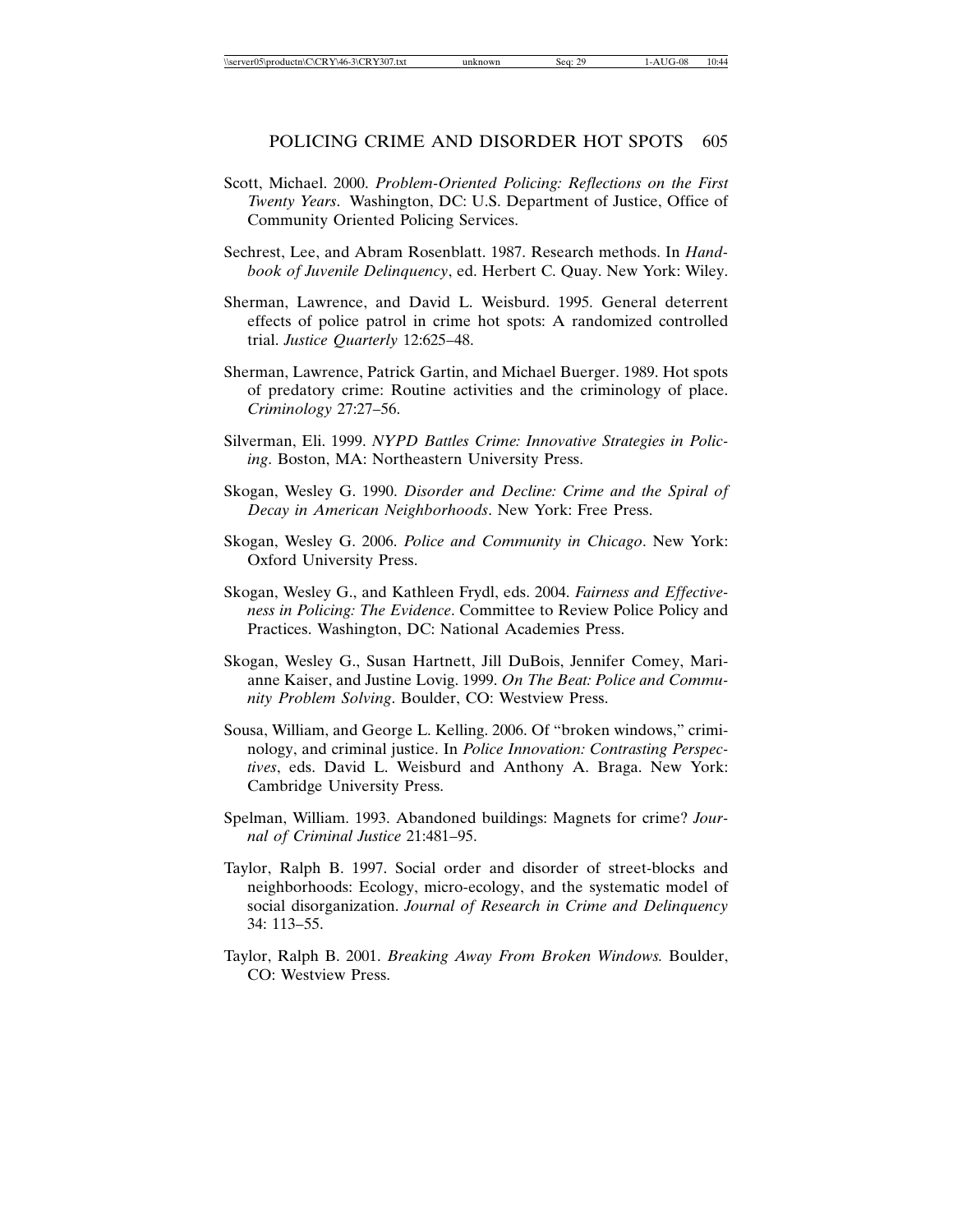- Taylor, Ralph B. 2006. Incivilities reduction policing, zero tolerance, and the retreat from coproduction. In *Police Innovation: Contrasting Perspectives*, eds. David L. Weisburd and Anthony A. Braga. New York: Cambridge University Press.
- Warner, Barbara, and Glenn Pierce. 1993. Reexamining social disorganization theory using calls to the police as a measure of crime. *Criminology* 31:493–518.
- Weisburd, David L. 1993. Design sensitivity in criminal justice experiments. In *Crime and Justice: A Review of Research*, vol. 17, ed. Michael Tonry. Chicago, IL: University of Chicago Press.
- Weisburd, David L., and John E. Eck. 2004. What can police do to reduce crime, disorder, and fear? *The ANNALS of the American Academy of Political and Social Science* 593: 42–65.
- Weisburd, David L., and Lorraine Green. 1995a. Measuring immediate spatial displacement: Methodological issues and problems. In *Crime and Place*, eds. John E. Eck and David L. Weisburd. Monsey, NY: Criminal Justice Press.
- Weisburd, David L., and Lorraine Green. 1995b. Policing drug hot spots: The Jersey City DMA experiment. *Justice Quarterly* 12:711–36.
- Weisburd, David L., Lisa Maher, and Lawrence Sherman. 1992. Contrasting crime general and crime specific theory: The case of hot spots of crime. *Advances in Criminological Theory* 4:45–69.
- Weisburd, David L., Stephen Mastrofski, Ann Marie McNally, Rosann Greenspan, and James Willis. 2003. Reforming to preserve: Compstat and strategic problem solving in American policing. *Criminology & Public Policy* 2:421–57.
- Weisburd, David L., Laura Wyckoff, Justin Ready, John E. Eck, Joshua Hinkle, and Frank Gajewski. 2006. Does crime just move around the corner? A controlled study of spatial displacement and diffusion of crime control benefits. *Criminology* 44:549–92.
- Willis, James J., Steven D. Mastrofski, and David Weisburd. 2004. Compstat and bureaucracy: A case study of challenges and opportunities for change. *Justice Quarterly* 21:463–96.
- Wilson, James Q., and George Kelling. 1982. Broken windows: The police and neighborhood safety. *Atlantic Monthly*. March:29–38.